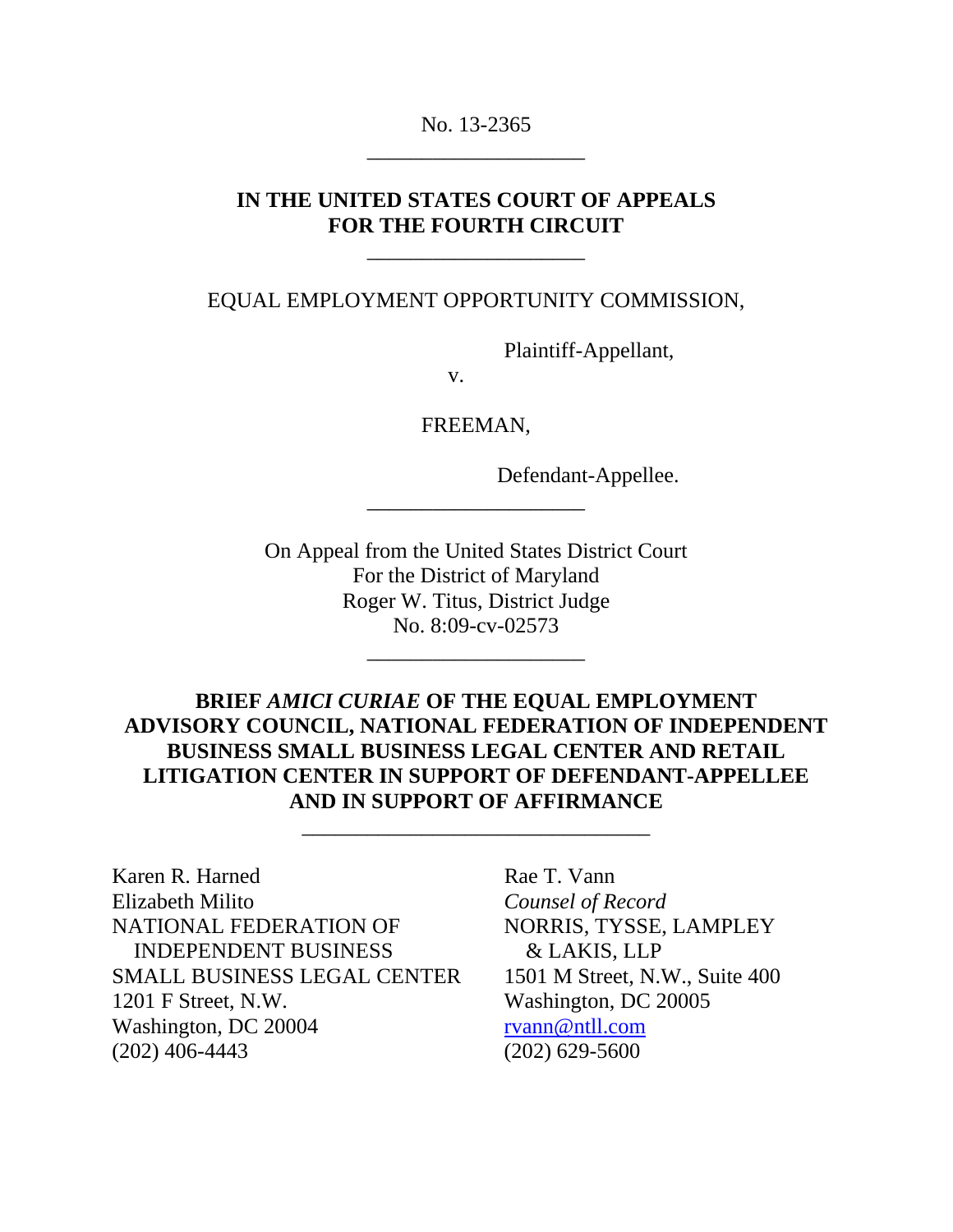Attorneys for *Amicus Curiae* Attorneys for *Amicus Curiae* Independent Business Small Business Legal Center

National Federation of Equal Employment Advisory Council

Deborah R. White RETAIL LITIGATION CENTER, INC. 1700 N. Moore Street, Suite 2250 Arlington, VA 22209 (703) 600-2067

Attorney for *Amicus Curiae* Retail Litigation Center, Inc.

April 9, 2014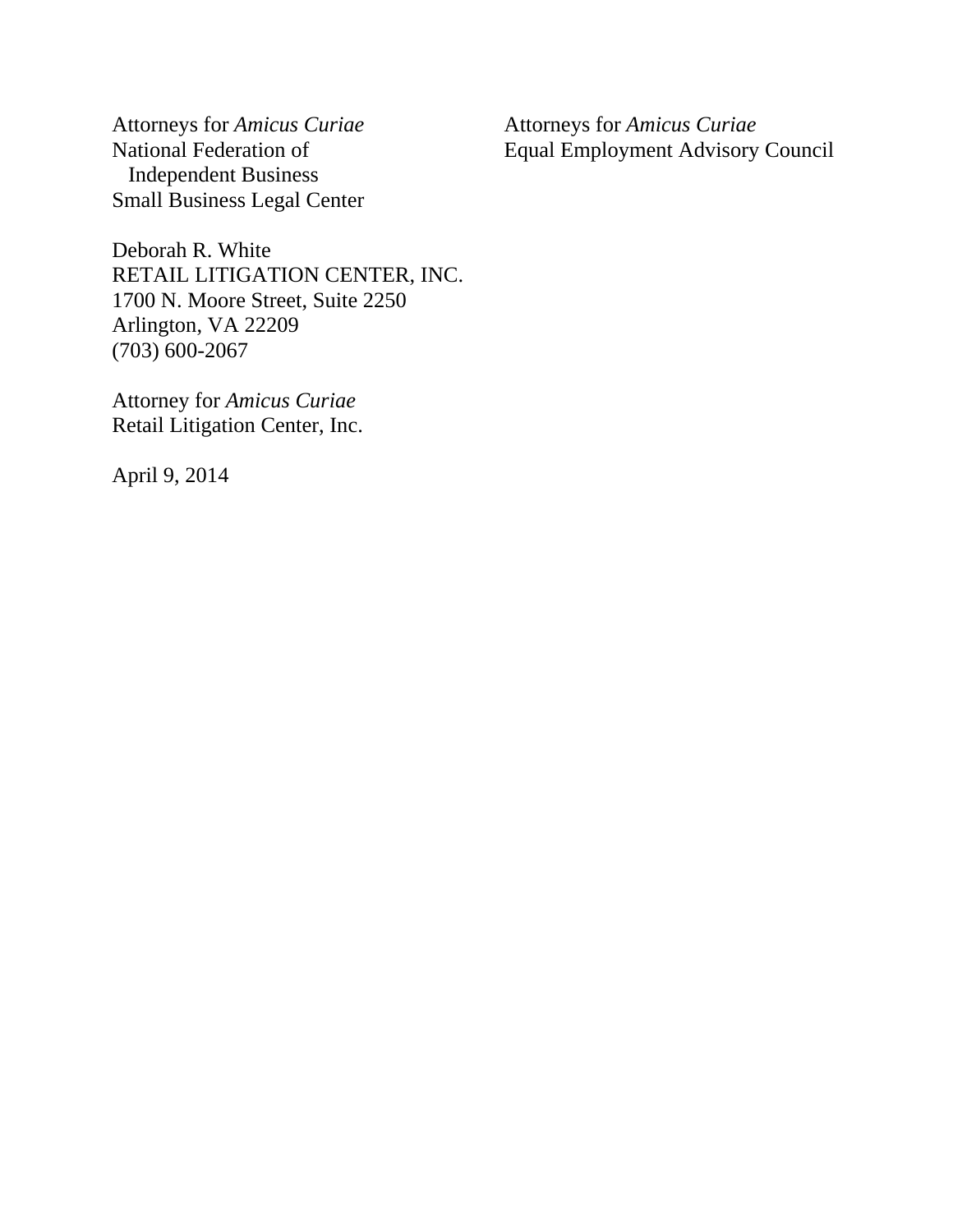#### UNITED STATES COURT OF APPEALS FOR THE FOURTH CIRCUIT DISCLOSURE OF CORPORATE AFFILIATIONS AND OTHER INTERESTS

Disclosures must be filed on behalf of all parties to a civil, agency, bankruptcy or mandamus case, except that a disclosure statement is **not** required from the United States, from an indigent party, or from a state or local government in a pro se case. In mandamus cases arising from a civil or bankruptcy action, all parties to the action in the district court are considered parties to the mandamus case.

Corporate defendants in a criminal or post-conviction case and corporate amici curiae are required to file disclosure statements.

If counsel is not a registered ECF filer and does not intend to file documents other than the required disclosure statement, counsel may file the disclosure statement in paper rather than electronic form. Counsel has a continuing duty to update this information.

No. 13-2365 Caption: Equal Employment Opportunity Commission v. Freeman

Pursuant to FRAP 26.1 and Local Rule 26.1,

Equal Employment Advisory Council (EEAC); NFIB Small Business Legal Center (NFIB); and<br>(name of party/amicus)<br>Retail Litigation Center, Inc. (RLC) (name of party/amicus)

Retail Litigation Center, Inc. (RLC)

who is \_\_\_\_\_\_\_\_\_\_\_\_\_\_\_\_\_\_\_\_\_\_\_\_\_\_\_\_\_, makes the following disclosure: (appellant/appellee/petitioner/respondent/amicus/intervenor)

- 1. Is party/amicus a publicly held corporation or other publicly held entity?  $\Box$  YES  $\nu$  NO
- 2. Does party/amicus have any parent corporations? If yes, identify all parent corporations, including grandparent and great-grandparent corporations:  $YES$   $\nabla$  NO
- 3. Is 10% or more of the stock of a party/amicus owned by a publicly held corporation or other publicly held entity? If yes, identify all such owners:  $\bigcap$ YES $\neg$ NO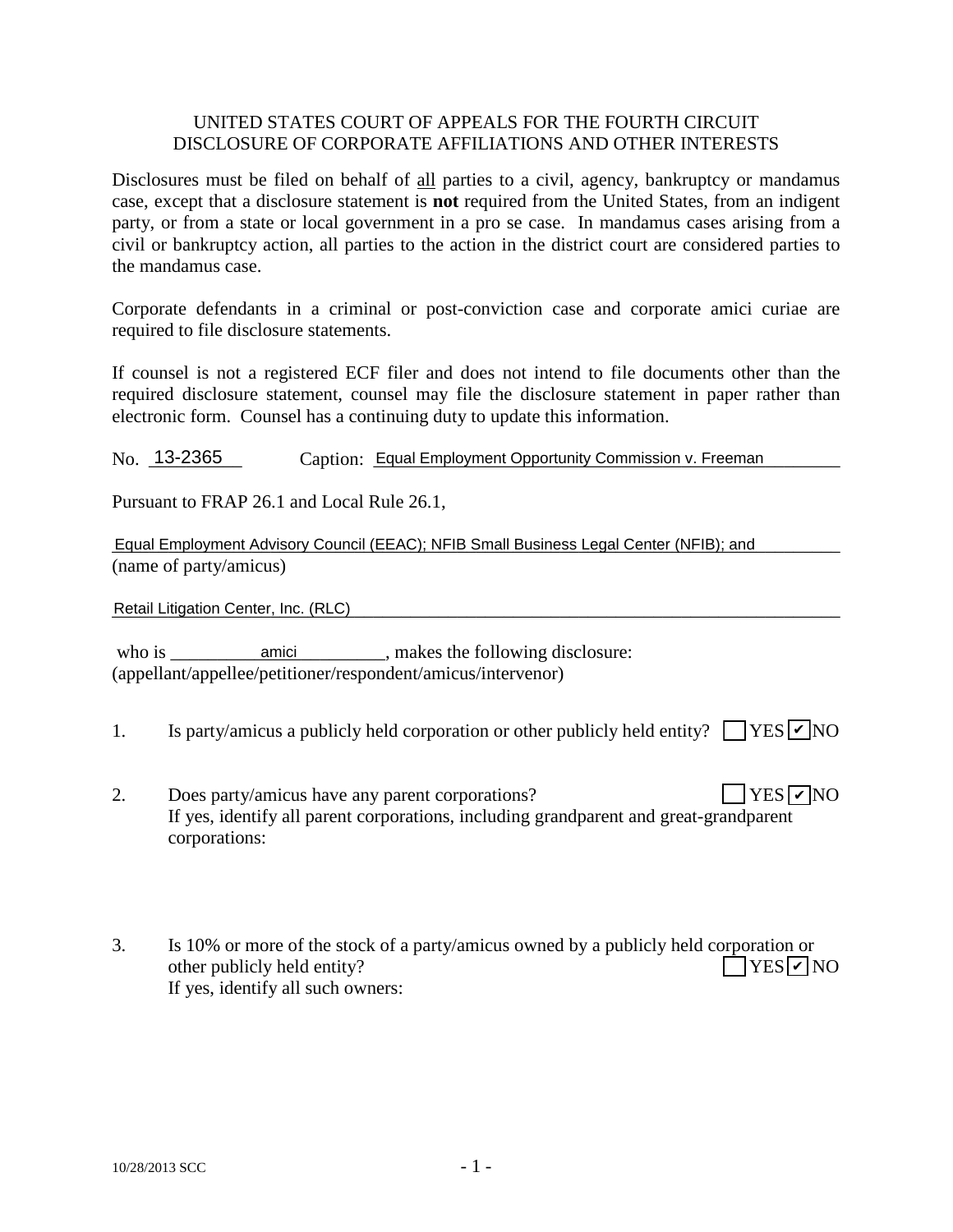- 4. Is there any other publicly held corporation or other publicly held entity that has a direct financial interest in the outcome of the litigation (Local Rule  $26.1(b)$ )? If yes, identify entity and nature of interest:  $\Box$ YES  $\Box$ NO
- 5. Is party a trade association? (amici curiae do not complete this question)  $\Box$  YES  $\Box$  NO If yes, identify any publicly held member whose stock or equity value could be affected substantially by the outcome of the proceeding or whose claims the trade association is pursuing in a representative capacity, or state that there is no such member:
- 6. Does this case arise out of a bankruptcy proceeding? If yes, identify any trustee and the members of any creditors' committee:  $\Box$  YES  $\Box$  NO

Signature:  $s/R$ ae T. Vann

Date: April 9, 2014

Counsel for: **EEAC, NFIB, RLC amici curiae** 

## **CERTIFICATE OF SERVICE**

**\*\*\*\*\*\*\*\*\*\*\*\*\*\*\*\*\*\*\*\*\*\*\*\*\*\***

I certify that on  $\_\_$  April 9, 2014  $\_\_$  the foregoing document was served on all parties or their counsel of record through the CM/ECF system if they are registered users or, if they are not, by serving a true and correct copy at the addresses listed below:

| s/Rae T. Vann | April 9, 2014 |              |             |                   |
|---------------|---------------|--------------|-------------|-------------------|
| (signature)   | (date)        |              |             |                   |
|               | $-2-$         | <b>Print</b> | <b>Save</b> | <b>Reset Form</b> |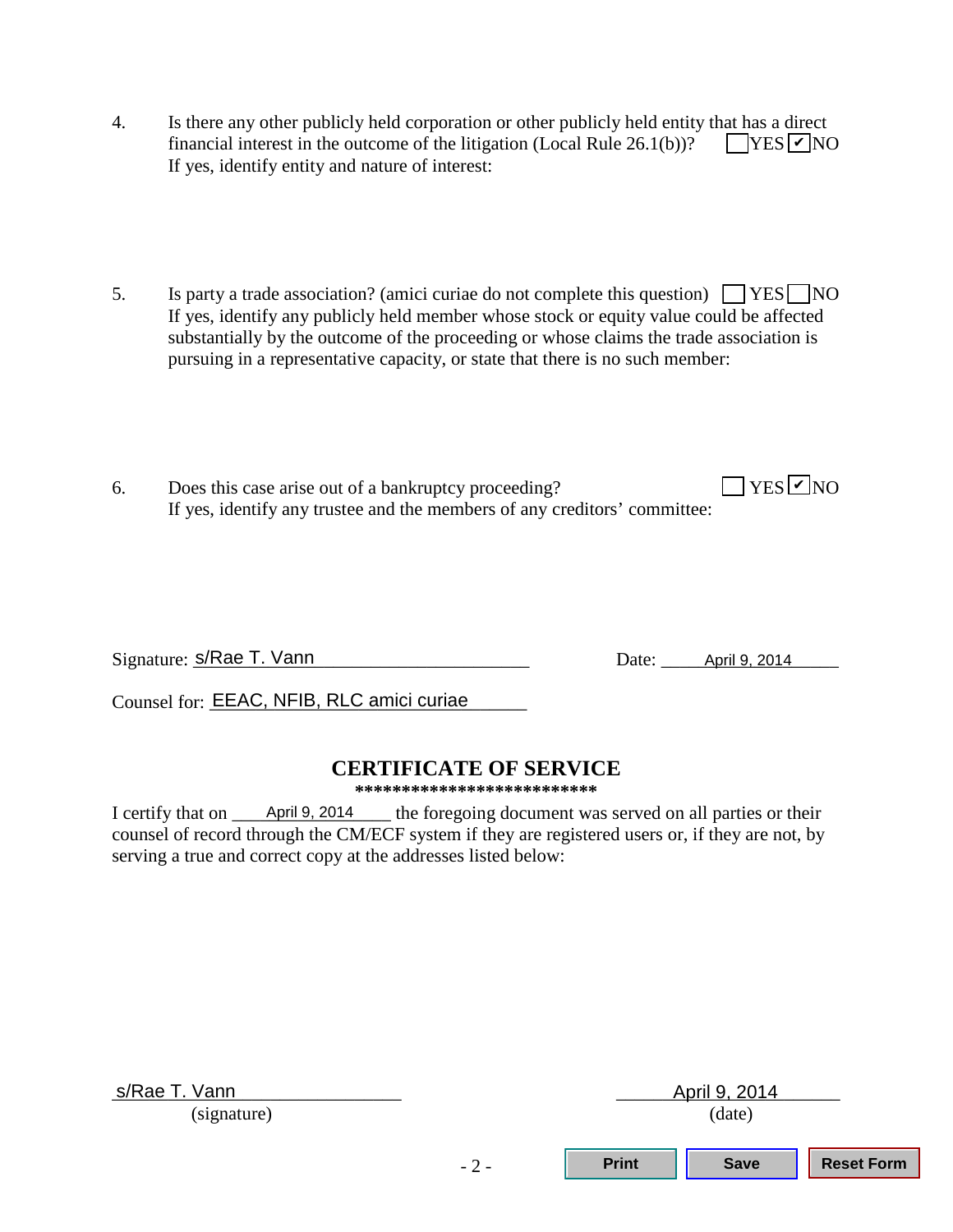#### **RULE 29(c)(5) STATEMENT**

No counsel for a party authored this brief in whole or in part.

No counsel or counsel for a party contributed money that was intended to

fund the preparation or submission of this brief; and

 No person other than *amici curiae*, their members, or their counsel, contributed money that was intended to fund the preparation or submission of this brief.

Respectfully submitted,

Karen R. Harned Rae T. Vann Elizabeth Milito *Counsel of Record* NATIONAL FEDERATION OF NORRIS, TYSSE, LAMPLEY INDEPENDENT BUSINESS & LAKIS, LLP SMALL BUSINESS LEGAL CENTER 1501 M Street, N.W., Suite 400 1201 F Street, N.W. Washington, DC 20005 Washington, DC 20004 [rvann@ntll.com](mailto:rvann@ntll.com) (202) 406-4443 (202) 629-5600

Attorneys for *Amicus Curiae* Attorneys for *Amicus Curiae* Independent Business Small Business Legal Center

Deborah R. White RETAIL LITIGATION CENTER, INC. 1700 N. Moore Street, Suite 2250 Arlington, VA 22209 (703) 600-2067

Attorney for *Amicus Curiae* Retail Litigation Center, Inc. *s/ Rae T. Vann* 

National Federation of Equal Employment Advisory Council

April 9, 2014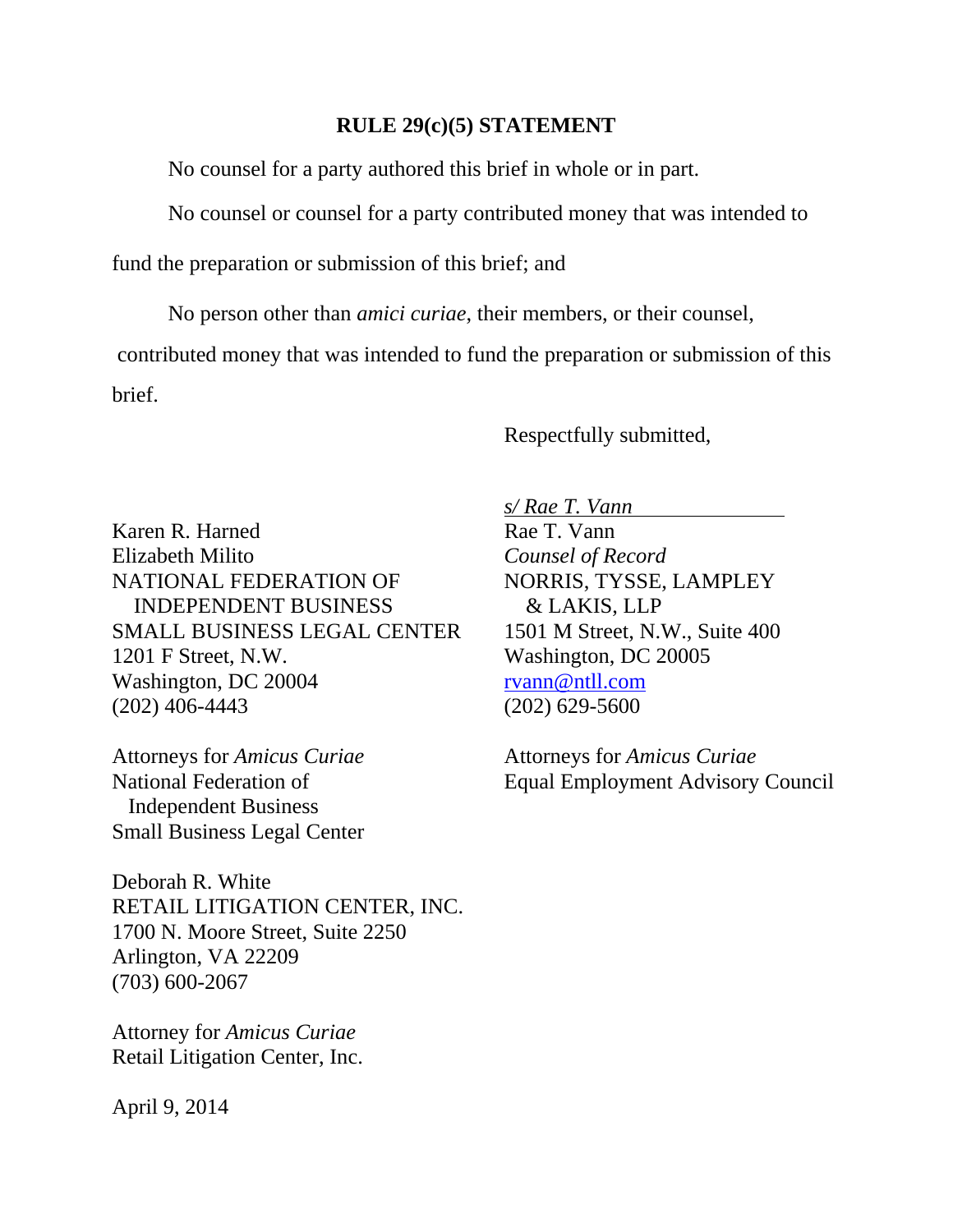# **TABLE OF CONTENTS**

| $\mathbf{I}$ . |                 | THE EEOC'S PROFFERED LEGAL THEORIES OF PROOF, LIABILITY<br>AND DAMAGES ARE CONTRARY TO, AND THUS FORECLOSED                                                                                                                                                             |
|----------------|-----------------|-------------------------------------------------------------------------------------------------------------------------------------------------------------------------------------------------------------------------------------------------------------------------|
|                | A.              | The EEOC Improperly Conflated Disparate Impact And Disparate<br>Treatment, Two Mutually Exclusive Theories Of Discrimination                                                                                                                                            |
|                | <b>B.</b>       | Because Title VII Does Not Authorize A "Pattern-Or-Practice Of<br>Disparate Impact Discrimination" Cause Of Action, The District<br>Court Lacked Jurisdiction To Hear The EEOC's Claim 12                                                                               |
|                | $\mathcal{C}$ . | The EEOC's Action Is Time-Barred, Because Challenges To Discrete<br>Acts Of Alleged Discrimination, Whether Brought By The EEOC Or<br>A Private Litigant, Are Subject To Title VII's 180/300 Day Filing                                                                 |
| $\Pi$ .        |                 | THE DISTRICT COURT PROPERLY EXCLUDED THE EEOC'S<br>DEEPLY FLAWED EVIDENCE OF ADVERSE IMPACT 21                                                                                                                                                                          |
| III.           |                 | PERMITTING THE EEOC TO MOUNT FACIAL ATTACKS ON HIRING<br>PROCEDURES THAT CONSIDER APPLICANT CRIMINAL HISTORY<br>WOULD PLACE EMPLOYERS IN THE UNTENABLE POSITION OF<br>EITHER ABANDONING SUCH ASSESSMENTS ENTIRELY, OR<br>INVITING LENGTHY, EXPENSIVE AGENCY ENFORCEMENT |
|                |                 |                                                                                                                                                                                                                                                                         |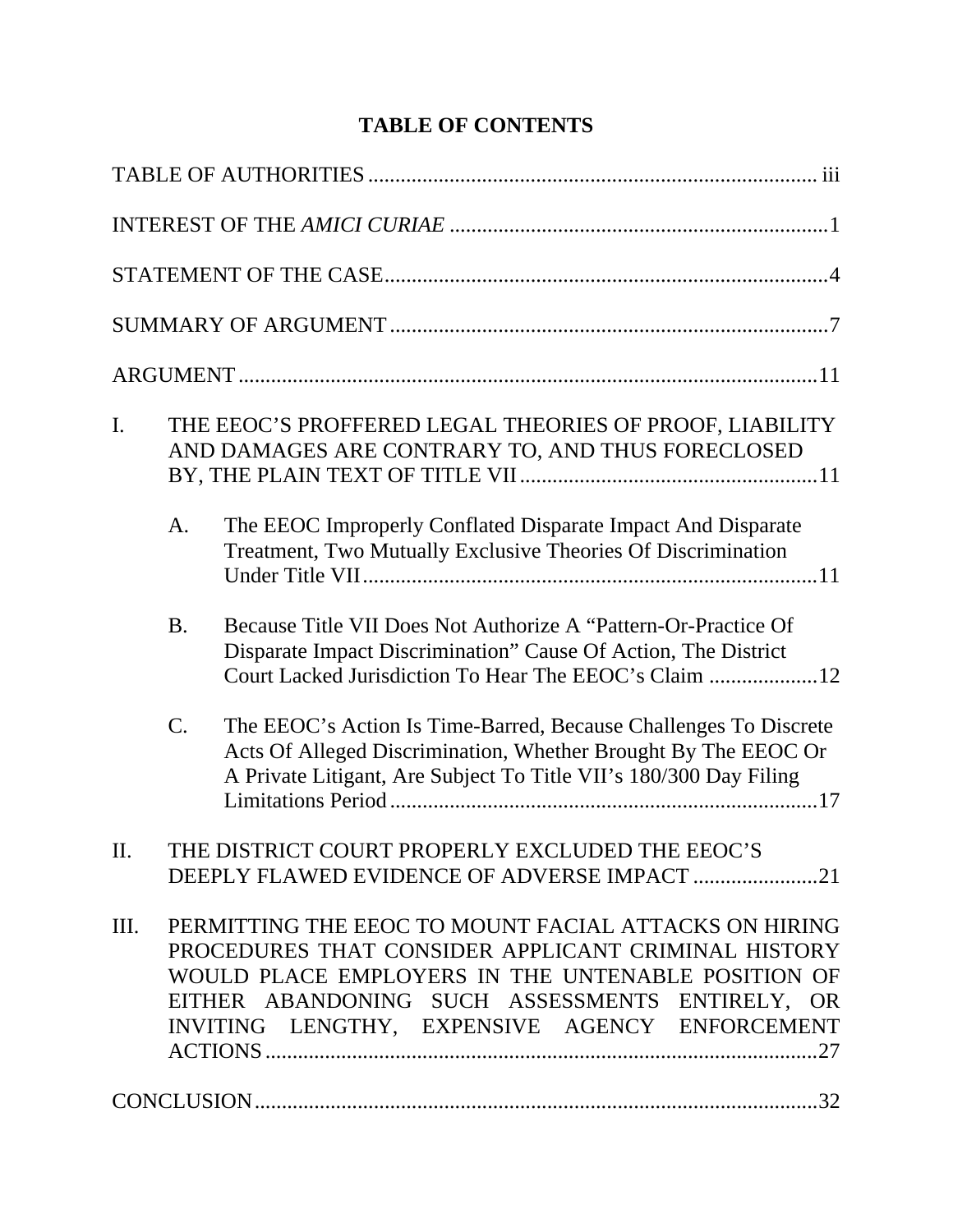# CERTIFICATE OF COMPLIANCE

## CERTIFICATE OF SERVICE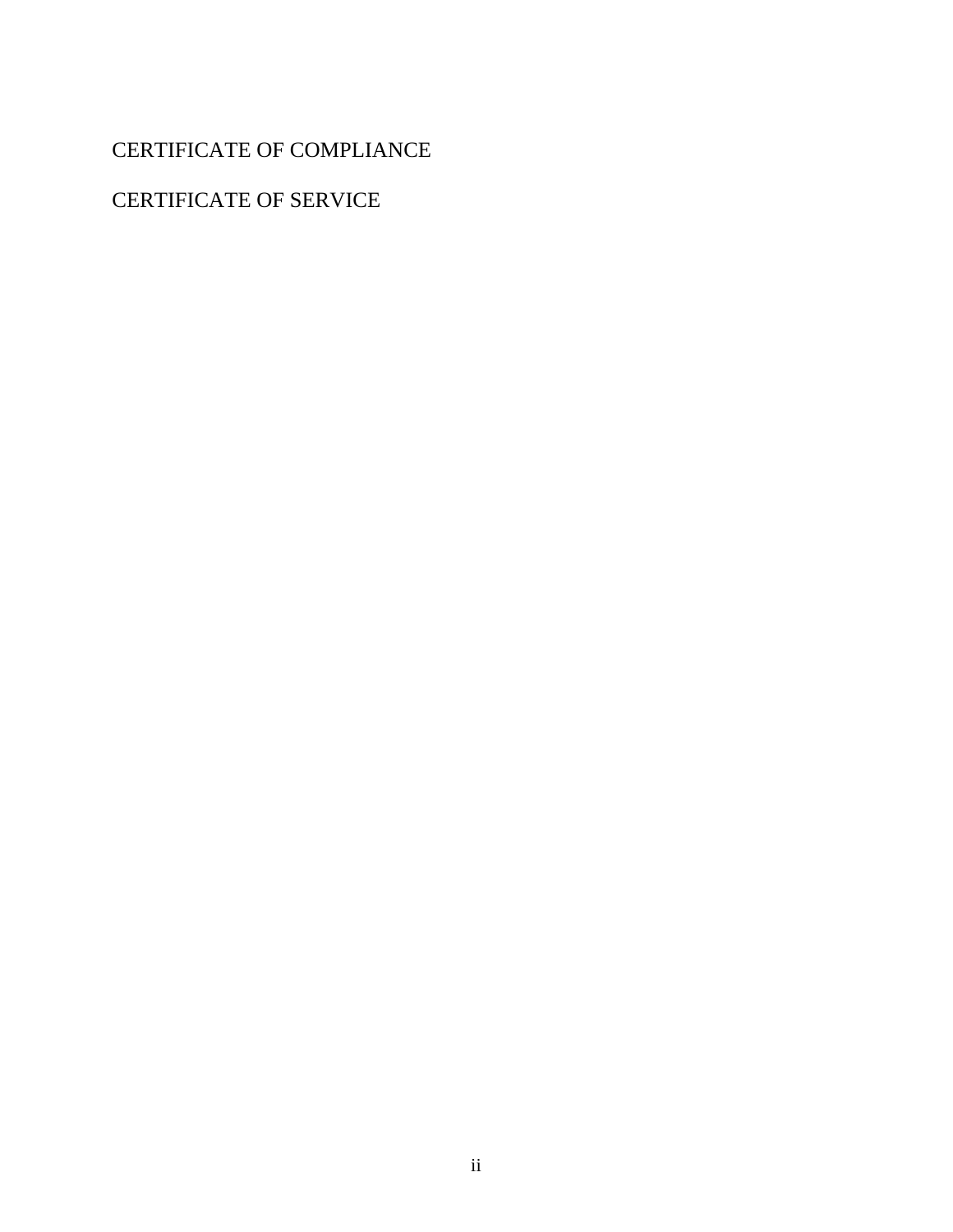## **TABLE OF AUTHORITIES**

### FEDERAL CASES

| EEOC v. Burlington Medical Supplies, Inc.,                                     |
|--------------------------------------------------------------------------------|
| <i>EEOC v. Chicago Miniature Lamp Works, 947 F.2d 292 (7th Cir. 1991)12</i>    |
| EEOC v. CRST Van Expedited,                                                    |
| EEOC v. Kaplan Higher Education Corp.,                                         |
|                                                                                |
| EEOC v. Mitsubishi Motor Manufacturing of America, Inc.,                       |
| <i>EEOC v. Optical Cable Corp.</i> , 169 F. Supp. 2d 539 (W.D. Va. 2001)17, 18 |
|                                                                                |
| <i>EEOC v. PBM Graphics Inc.</i> , 877 F. Supp. 2d 334 (M.D.N.C. 2012)17, 20   |
| EEOC v. Propak Logistics, Inc.,                                                |
|                                                                                |
| <i>EEOC v. TriCore Reference Labs,</i> 493 Fed. App'x 955 (10th Cir. 2012) 30  |
|                                                                                |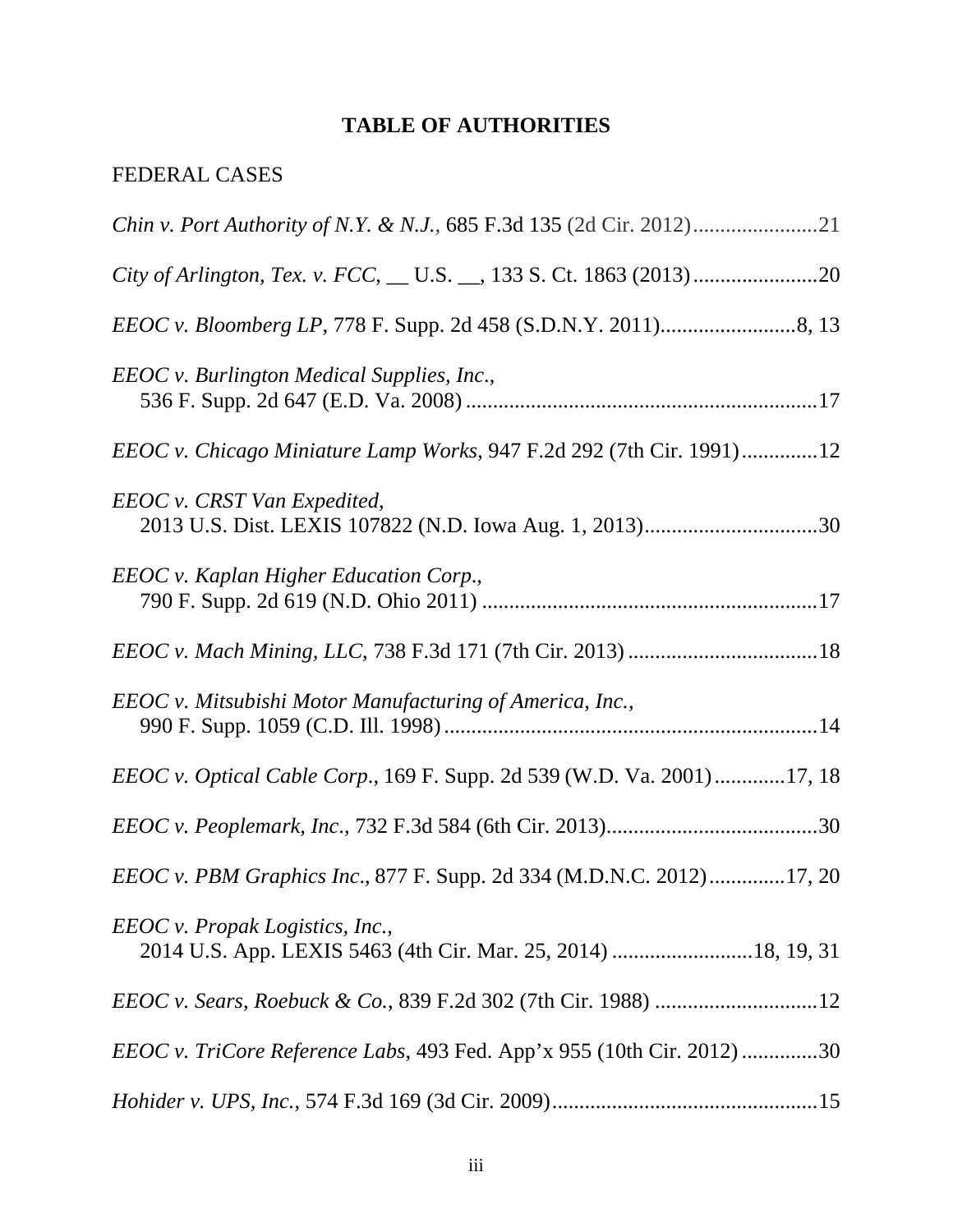| International Brotherhood of Teamsters v. United States,                                                                                                    |
|-------------------------------------------------------------------------------------------------------------------------------------------------------------|
|                                                                                                                                                             |
| Local No. 93, International Association of Firefighters v. City of Cleveland,                                                                               |
| Lowery v. Circuit City Stores, Inc., 158 F.3d 742 (4th Cir. 1998), vacated in part                                                                          |
|                                                                                                                                                             |
| National Railroad Passenger Corp. v. Morgan, 536 U.S. 101 (2002)20                                                                                          |
|                                                                                                                                                             |
| Smith v. Xerox Corp., 196 F.3d 358 (2d Cir. 1999), overruled on other grounds,<br>Meacham v. Knolls Atomic Power Laboratory, 461 F.3d 134 (2d Cir. 2006) 23 |
| State of Texas v. EEOC, No. 5:13-cv-00255-C (N.D. Tex. Jan. 27, 2014)25                                                                                     |
|                                                                                                                                                             |
| Wal-Mart Stores, Inc. v. Dukes, __ U.S. __, 131 S. Ct. 2541 (2011)22, 23                                                                                    |
|                                                                                                                                                             |
|                                                                                                                                                             |
| <b>FEDERAL STATUTES</b>                                                                                                                                     |
| Title VII of the Civil Rights Act of 1964,                                                                                                                  |
|                                                                                                                                                             |
|                                                                                                                                                             |
|                                                                                                                                                             |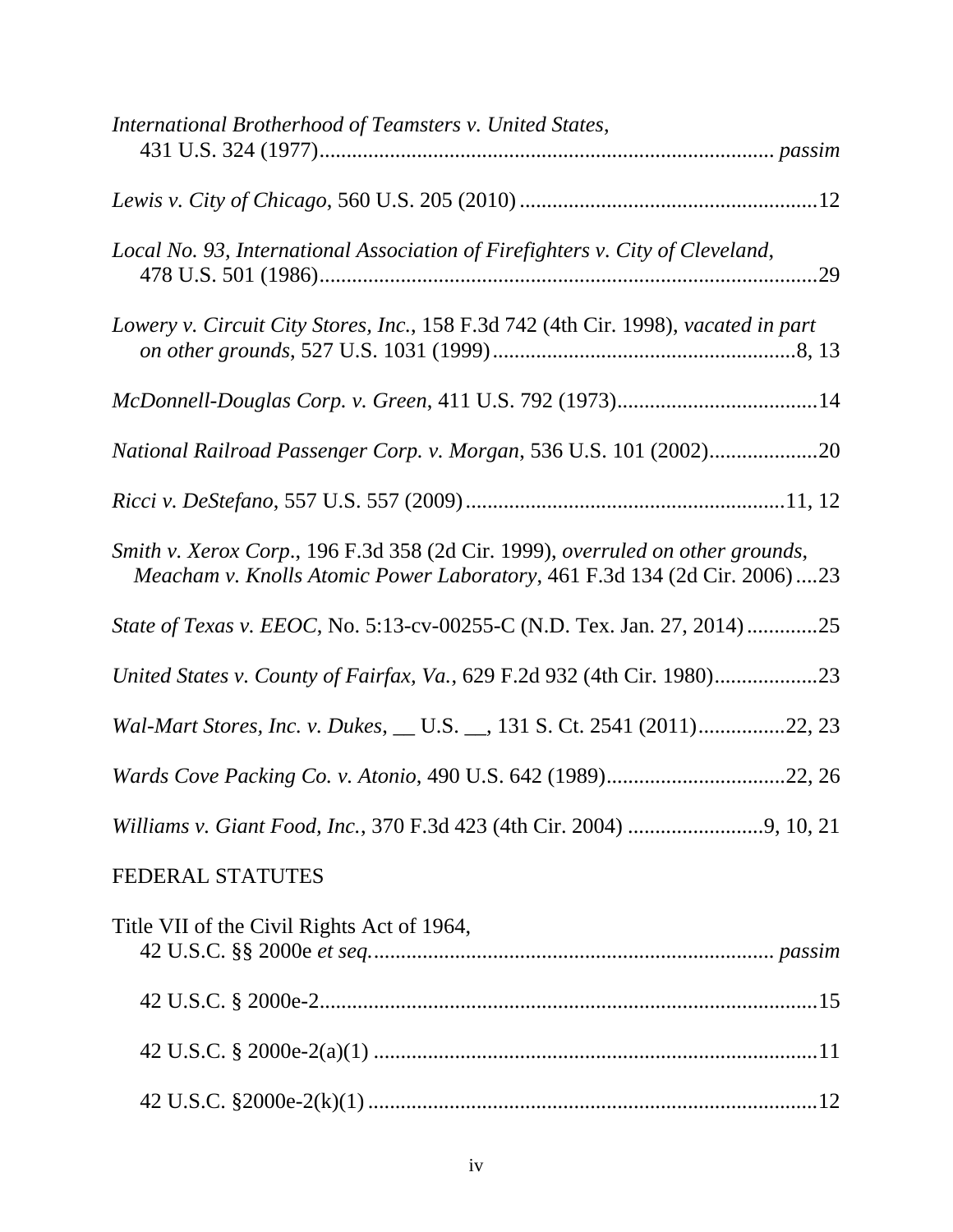| FEDERAL REGULATIONS |
|---------------------|
|                     |
|                     |
|                     |
|                     |
|                     |
|                     |

# **OTHER AUTHORITIES**

Robert Brookins, Mixed-Motives, Title VII, and Removing Sexism From Employment: The Reality and the Rhetoric, 59 Alb. L. Rev. 1 (1995) .............16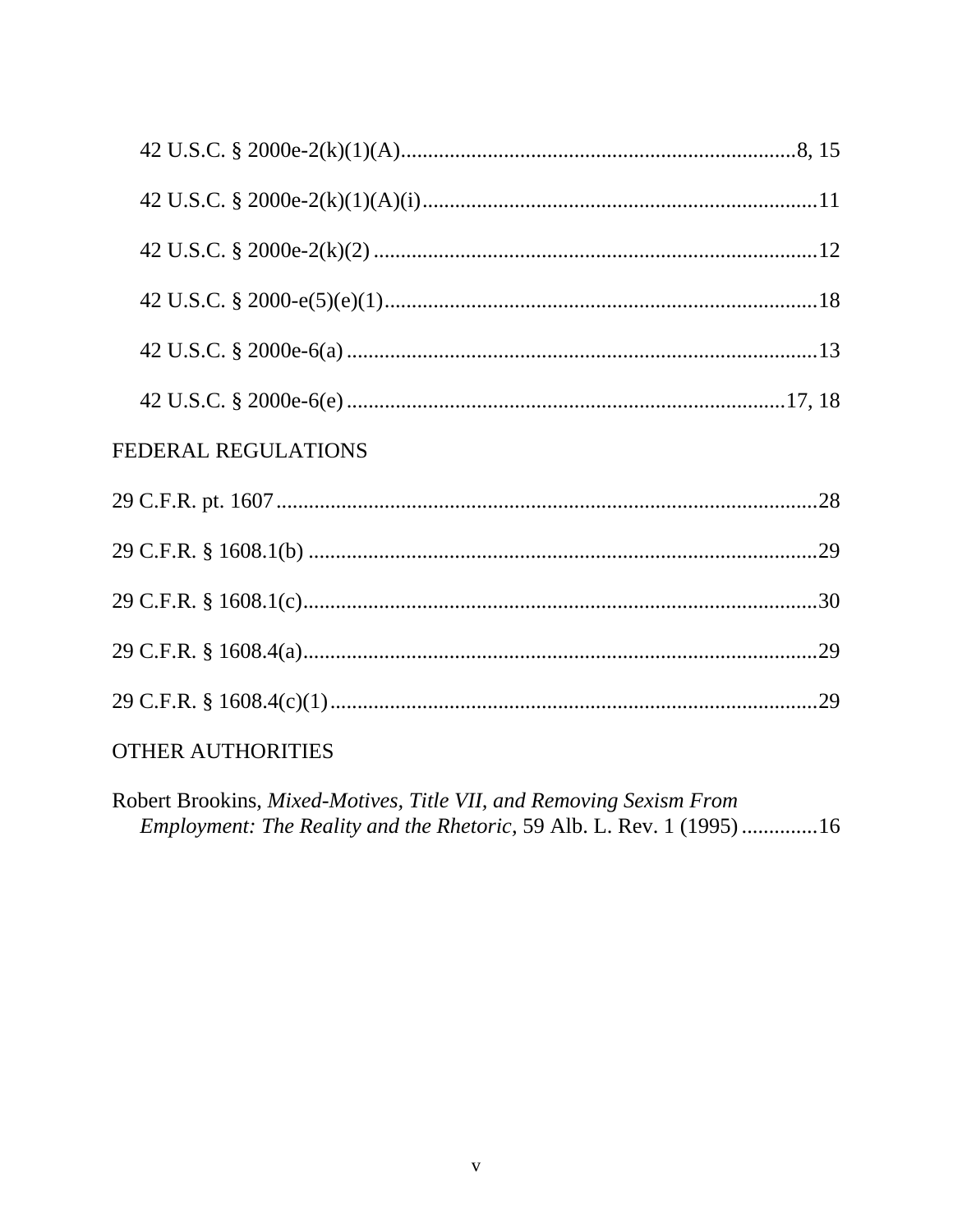The Equal Employment Advisory Council, National Federation of Independent Business Small Business Legal Center, and Retail Litigation Center respectfully submit this brief *amici curiae* with the consent of the parties. The brief urges the Court to affirm the district court's ruling below and thus supports the position of the Defendant-Appellee, Freeman.

#### **INTEREST OF THE** *AMICI CURIAE*

 The Equal Employment Advisory Council (EEAC) is a nationwide association of employers organized in 1976 to promote sound approaches to the elimination of employment discrimination. Its membership includes nearly 300 major U.S. corporations. EEAC's directors and officers include many of industry's leading experts in the field of equal employment opportunity. Their combined experience gives EEAC a unique depth of understanding of the practical, as well as legal, considerations relevant to the proper interpretation and application of equal employment policies and requirements. EEAC's members are firmly committed to the principles of nondiscrimination and equal employment opportunity.

The National Federation of Independent Business (NFIB) Small Business Legal Center is a nonprofit, public interest law firm established to provide legal resources and be the voice for small businesses in the nation's courts through representation on issues of public interest affecting small businesses. NFIB is the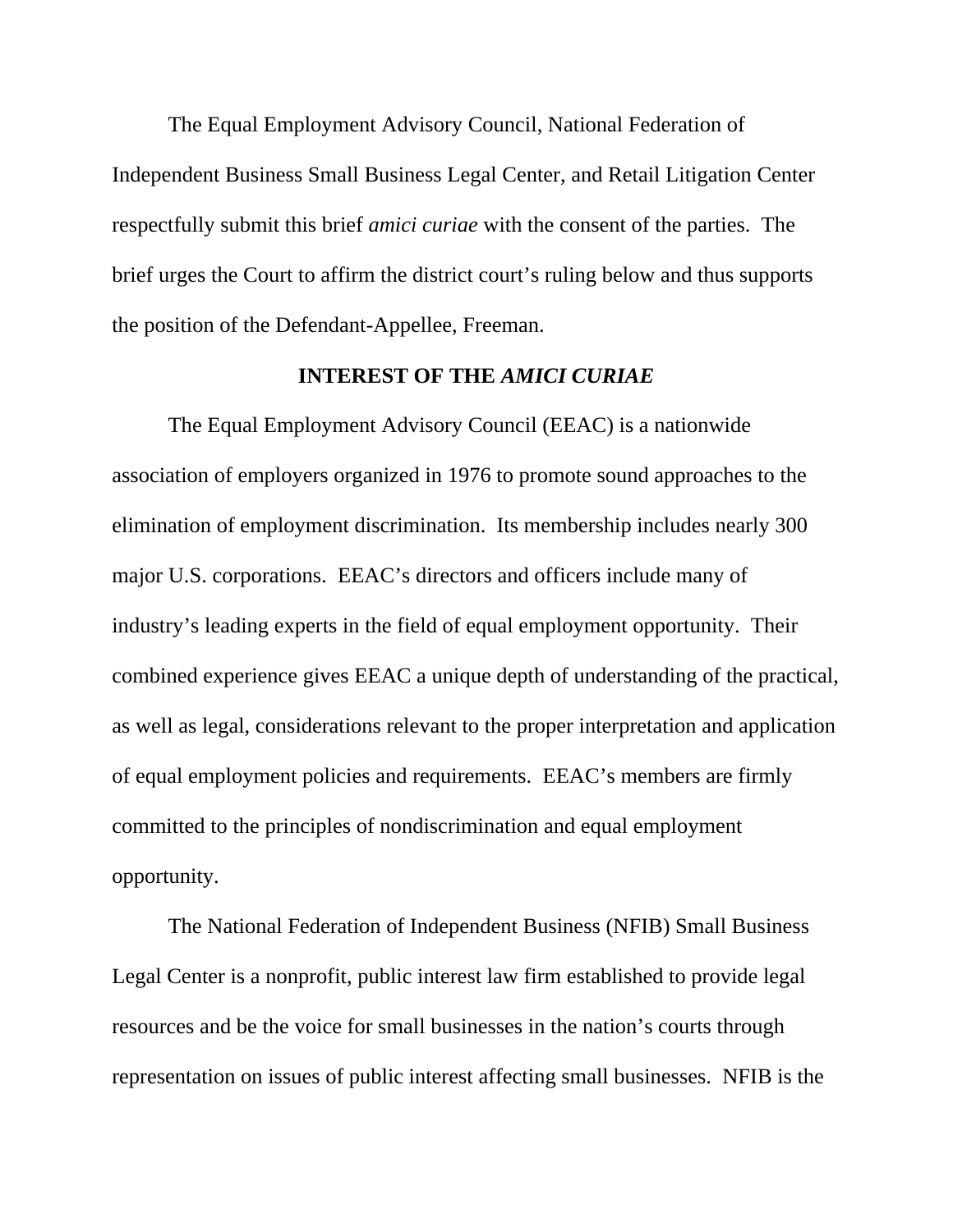nation's leading small business association, with offices in Washington, D.C. and all 50 state capitals. Founded in 1943 as a nonprofit, nonpartisan organization, NFIB's mission is to promote and protect the right of its members to own, operate and grow their businesses. NFIB represents 350,000 member businesses nationwide. The NFIB Small Business Legal Center represents the interests of small business in the nation's courts and participates in precedent setting cases that will have a critical impact on small businesses nationwide, such as the case before the Court in this action.

The Retail Litigation Center, Inc. (RLC) is a public policy organization that identifies and engages in legal proceedings which affect the retail industry. The RLC's members include many of the country's largest and most innovative retailers. The member entities whose interests the RLC represents employ millions of people throughout the United States, provide goods and services to tens of millions more, and account for tens of billions of dollars in annual sales. The RLC seeks to provide courts with retail-industry perspectives on important legal issues, and to highlight the potential industry-wide consequences of significant pending cases.

*Amici's* members are employers or representatives of employers subject to Title VII of the Civil Rights Act of 1964 (Title VII), 42 U.S.C. §§ 2000e *et seq.*, as amended, as well as other labor and employment statutes and regulations. As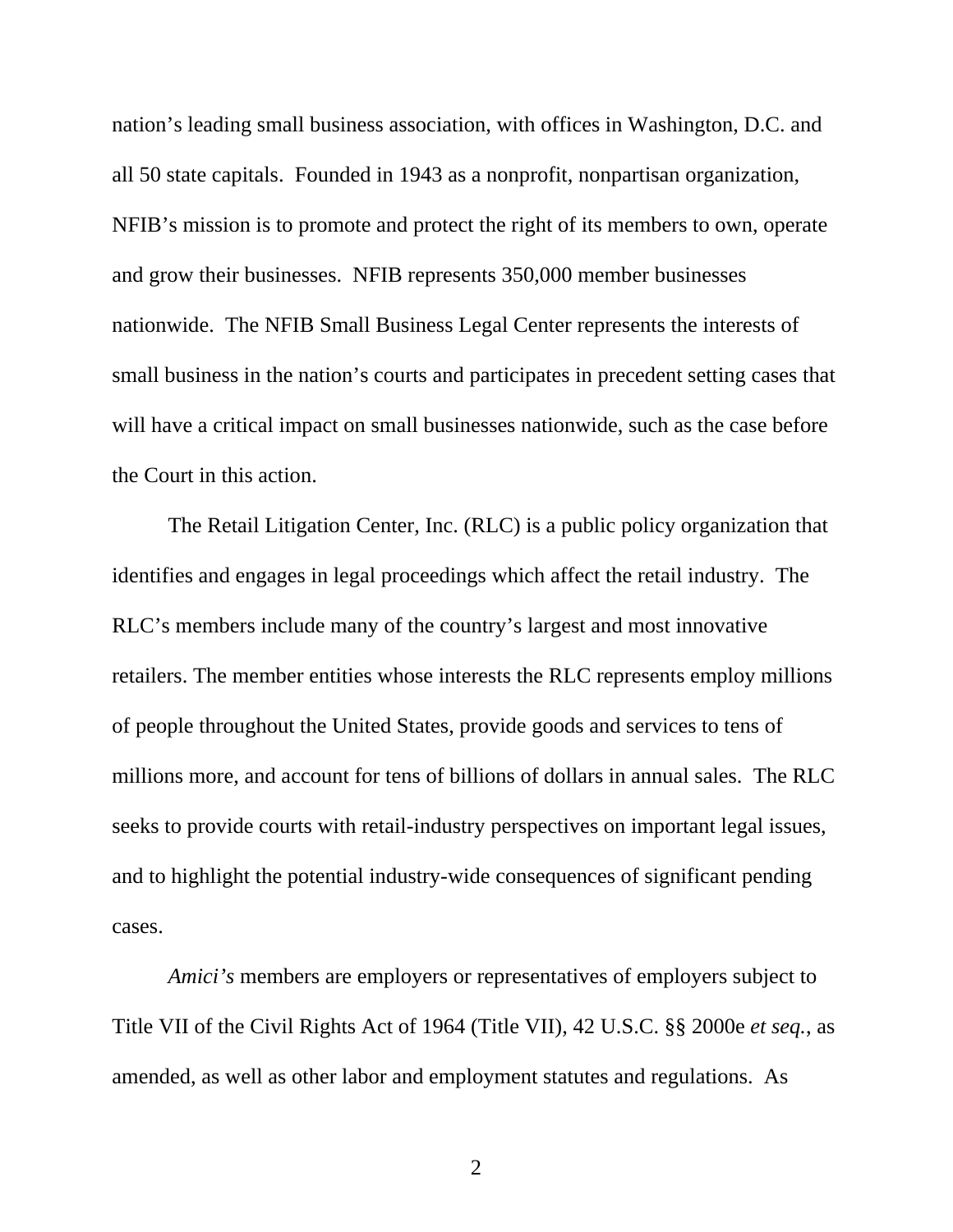potential defendants to claims of workplace pattern-or-practice or disparate impact discrimination, *amici* have a direct and ongoing interest in the issues presented in this appeal. The district court ruled correctly that the EEOC could not maintain its disparate impact action, which was predicated on the employer's consideration of criminal and credit history in selection decisions, without proffering reliable statistical evidence of adverse impact on qualified protected group members. This issue is of great importance to the many private sector employers that routinely conduct background checks, including those that consider an applicant's criminal conviction history, as part of their employment selection processes.

Because of their interest in the application of the nation's equal employment laws, *amici* have filed numerous briefs as *amicus curiae* in cases before the U.S. Supreme Court, this Court, and others involving the proper construction and interpretation of Title VII and other federal laws. Thus, they have an interest in, and a familiarity with, the issues and policy concerns involved in this case. *Amici* seek to assist the Court by highlighting the impact its decision may have beyond the immediate concerns of the parties to the case.

Accordingly, this brief brings to the attention of the Court relevant matter that has not already been brought to its attention by the parties. Because of their experience in these matters, *amici* are well-situated to brief the Court on the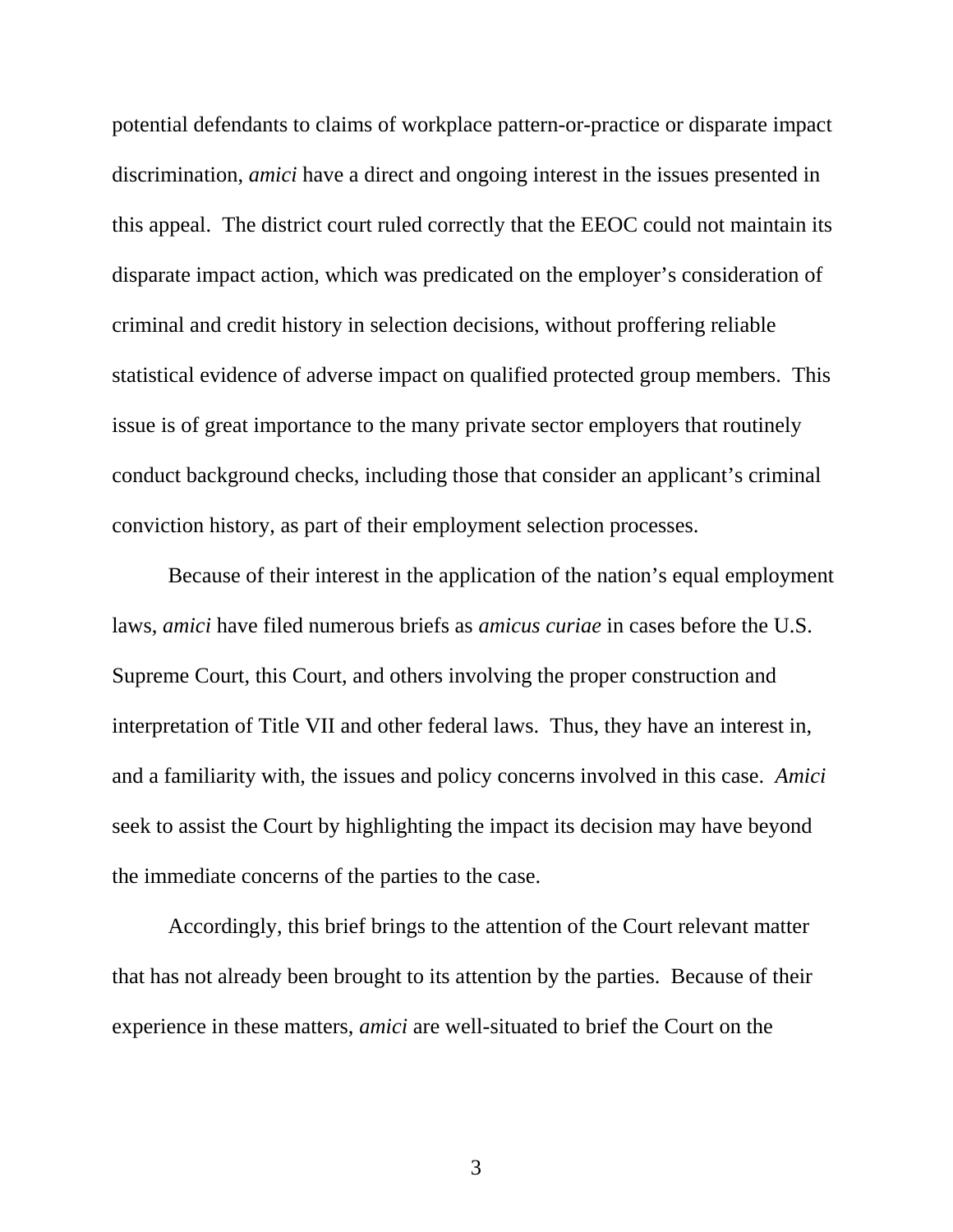relevant concerns of the business community and the significance of this case to employers.

#### **STATEMENT OF THE CASE**

 Freeman has conducted criminal background and/or credit history investigations as part of its hiring process for certain jobs since 2001. JA 1049. For "general" employees whose jobs did not involve handling client credit card or other financial information, the company conducted only a criminal background check, usually at the post-offer, pre-employment stage of the selection process. *Id.* Criminal history would be evaluated using a multi-step process designed to determine whether a conviction rendered the applicant unsuitable for employment. JA 1051. Individuals who failed to disclose or misrepresented the nature of prior criminal history were automatically disqualified from continued consideration. *Id.*

 For credit-sensitive jobs in which employees had access to sensitive client and financial information, Freeman also would conduct a credit check, applying a list of criteria to determine whether or not the applicant should be excluded, including for instance the number of active, delinquent accounts and car repossessions or home foreclosures within the last three years. JA 1049-50. Credit checks were run for roughly forty percent of Freeman's positions. JA 1050.

 In January 2008, Katrina Vaughn filed a discrimination charge with the EEOC claiming that she was not hired for a position with Freeman based on her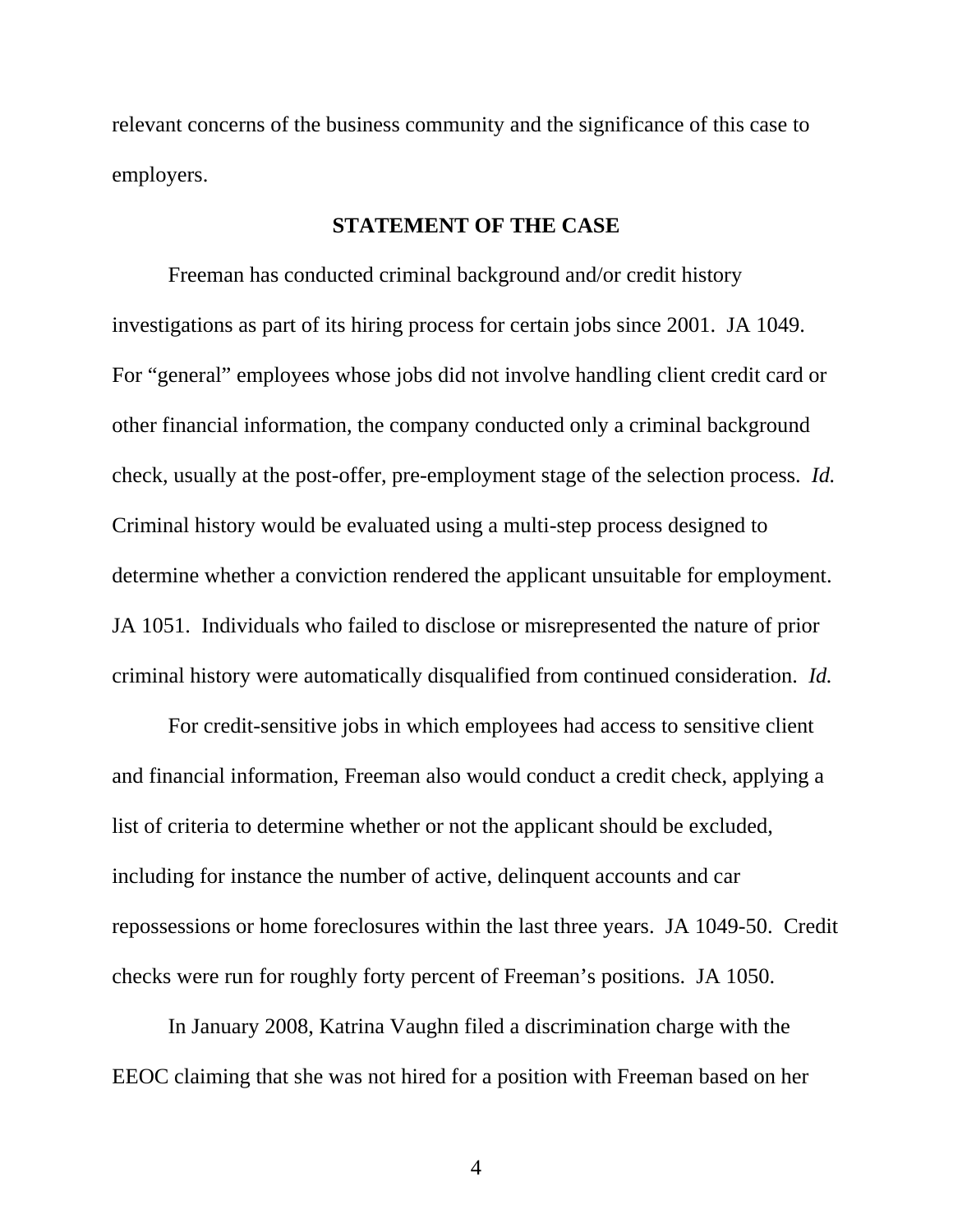credit history — which the company had examined as part of the selection process. JA 1052. The EEOC investigated, and on September 30, 2009, filed suit in federal court accusing Freeman of having engaged in a pattern-or-practice of unlawful race discrimination in violation of Title VII. *Id.* 

 Specifically, the EEOC claimed that Freeman's use of credit history disproportionately excludes African-Americans from consideration and is not jobrelated and consistent with business necessity. JA 1052-53. Although not an issue raised by Vaughn in her underlying charge, the EEOC also accused the company of discriminating against African-Americans, Hispanics, and males in relying on criminal history in making selection decisions. *Id.* In support of its claim, the EEOC submitted statistical reports purporting to establish disparate impact against those groups, which Freeman challenged as grossly inaccurate and unreliable. The company accordingly moved to exclude the reports and for summary judgment. JA 460-66. It also urged the court to limit the scope of the EEOC's claims on statute of limitations grounds. JA 1053.

 After concluding that the plain text of Title VII requires the EEOC to comply with the statute's charge-filing limitations period, the district court dismissed all of the EEOC's claims relating to conduct that occurred 300 days prior to the date on which Vaughn filed her charge. *Id.* The district court also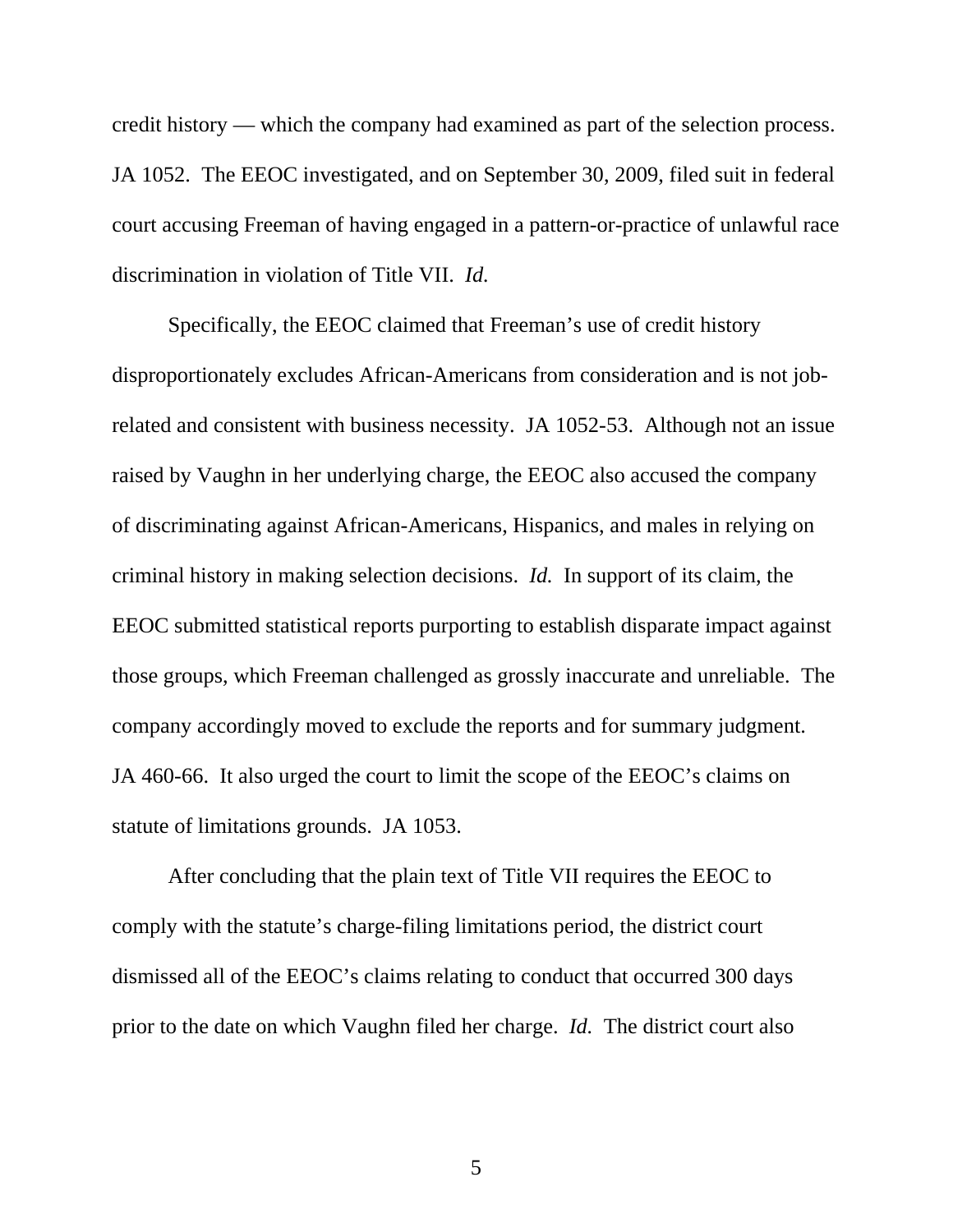excluded the reports and granted Freeman's motion for summary judgment. JA 1059, JA 1063.

 In doing so, the court pointed out that in order to prevail on a Title VII disparate impact claim, the EEOC must be able to point to the specific practice within the selection process that is the cause of adverse impact against a protected group; evidence that an overall selection process may have adverse impact and that criminal or credit history was used as part of that overall process is simply not enough. JA 1070-72. Furthermore, once meaningful statistics showing adverse impact are presented, the plaintiff still must "separate out and identify" the specific practice giving rise to the adverse impact, especially where employers "combine objective and subjective hiring criteria." JA 1048.

 The trial court determined that the EEOC failed to establish a threshold case, noting among other things that the EEOC's expert reports failed to isolate the particular aspect of Freeman's criminal and credit check process causing disparate impact, and that the data used were "rife with analytical errors." JA 1057. It further found that one of the EEOC's experts, Kevin Murphy, blatantly manipulated the data so as to produce the most EEOC-favorable result possible. JA 1063. The trial court concluded that Murphy's "cherry-picking" of data for purposes of establishing disparate impact rendered his analysis completely unreliable. *Id.*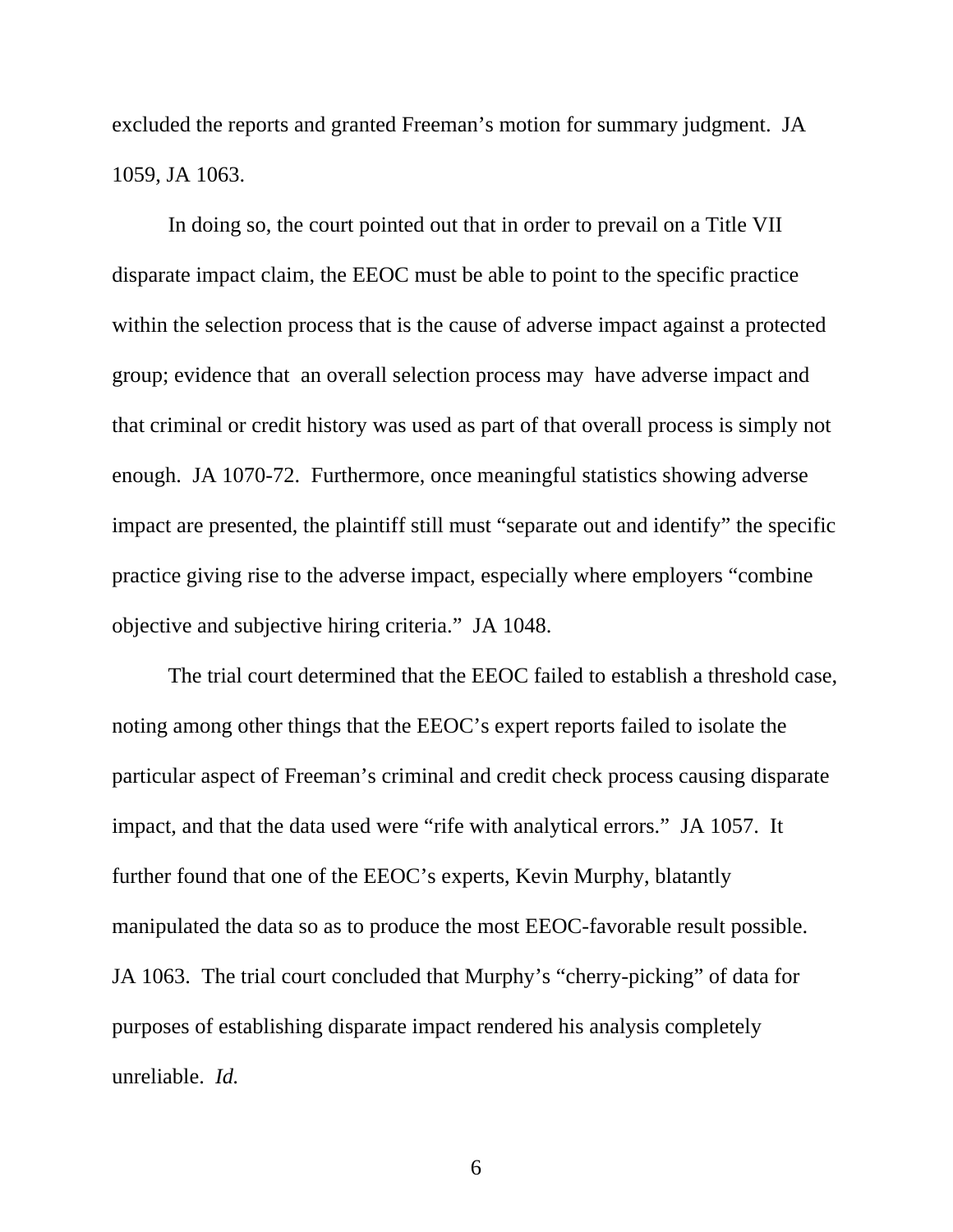Moreover, the "mind-boggling number of errors contained in Murphy's database could alone render his disparate impact conclusions worthless." JA 1064. Among other errors, individuals were missing from, and race and/or gender misidentified and miscounted in, Murphy's original report, and a supplemental report did not correct those mistakes. *Id.* This "continued pattern of producing a skewed database plagued by material fallacies" requires that Murphy's analysis be disregarded in its entirety, the trial court concluded. JA 1065-66. This appeal ensued.

### **SUMMARY OF ARGUMENT**

The EEOC has claimed that Freeman's facially nondiscriminatory consideration of criminal and credit history in its hiring procedures constitutes a "pattern or practice" of unlawful disparate impact discrimination in violation of Title VII of the Civil Rights Act of 1964, 42 U.S.C. §§ 2000e *et seq*. Inasmuch as a "pattern or practice" disparate impact discrimination cause of action is not cognizable under Title VII, the district court did not have jurisdiction to hear the agency's action. Accordingly, the action properly was dismissed.

Disparate treatment discrimination occurs under Title VII when an employer intentionally takes an adverse employment action against an applicant or employee "because of" that person's membership in a statutorily protected group. The "pattern or practice" theory of discrimination simply is "a particular vehicle" under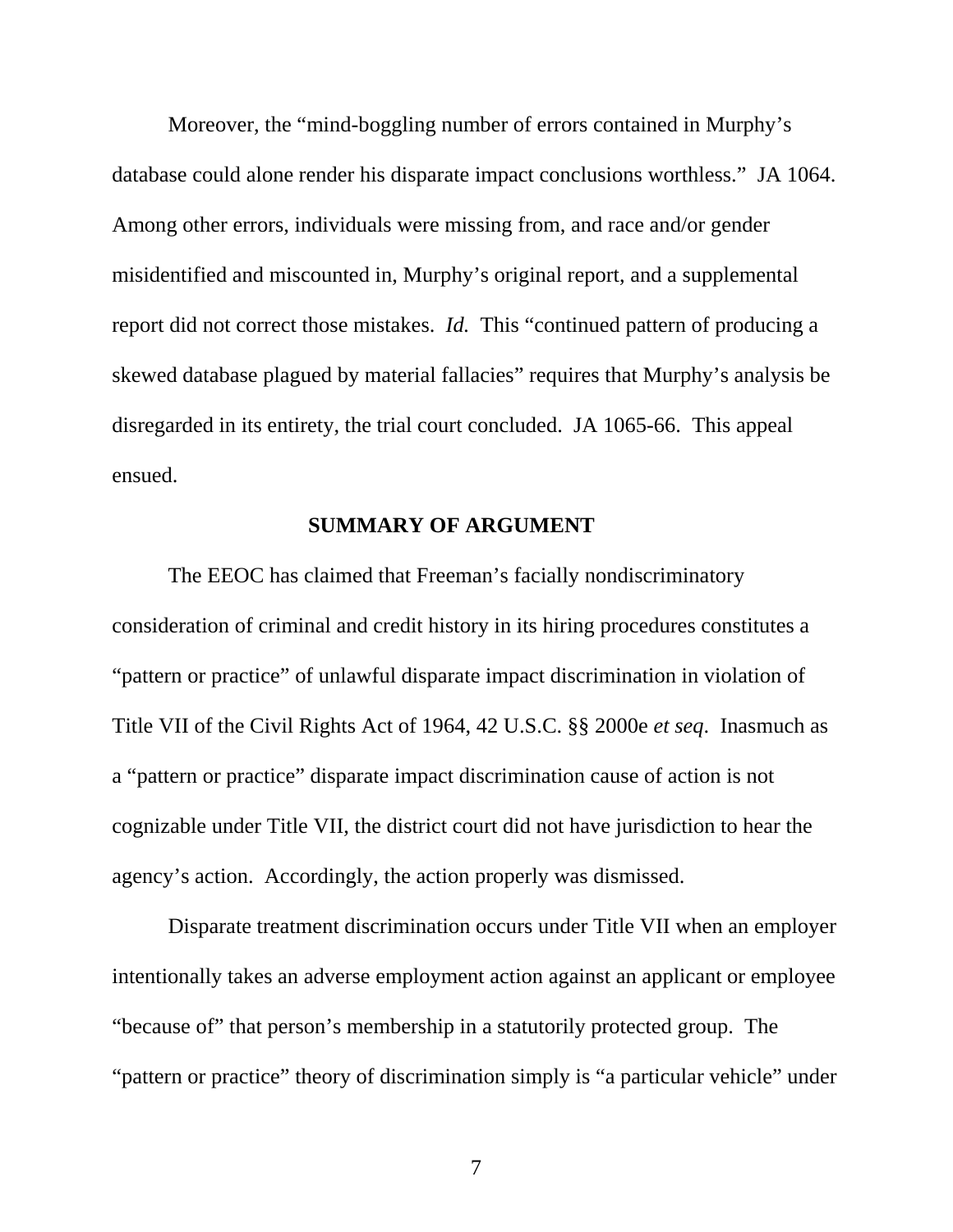Title VII to bring an intentional, disparate treatment cause of action. *See EEOC v. Bloomberg LP*, 778 F. Supp. 2d 458, 468 (S.D.N.Y. 2011) ("A pattern or practice claim is a particular vehicle to bring a Title VII case," which focuses on "allegations of widespread acts of intentional discrimination against individuals"); *see also Int'l Bhd. of Teamsters v. United States*, 431 U.S. 324, 336 (1977); *accord Lowery v. Circuit City Stores, Inc.*, 158 F.3d 742, 762 (4th Cir. 1998), *vacated in part on other grounds*, 527 U.S. 1031 (1999).

In contrast, a disparate impact claim is established when an employer utilizes an employment test or other selection device that has a statistically significant adverse impact on a protected group as a whole, which cannot be justified by business necessity. The difference between intentional, "pattern or practice" disparate treatment discrimination and unintentional, disparate impact discrimination is manifest.

Among other things, pattern or practice claims are litigated under the burden-shifting framework established by the U.S. Supreme Court in *International Brotherhood of Teamsters v. United States*, 431 U.S. 324 (1977), whereas disparate impact claims are subject to a different, less onerous burden of proof scheme. 42 U.S.C. § 2000e-2 $(k)(1)(A)$ . In particular, a defendant can avoid liability for disparate impact discrimination by demonstrating that its continued reliance on a procedure having adverse impact is job-related for the particular job in question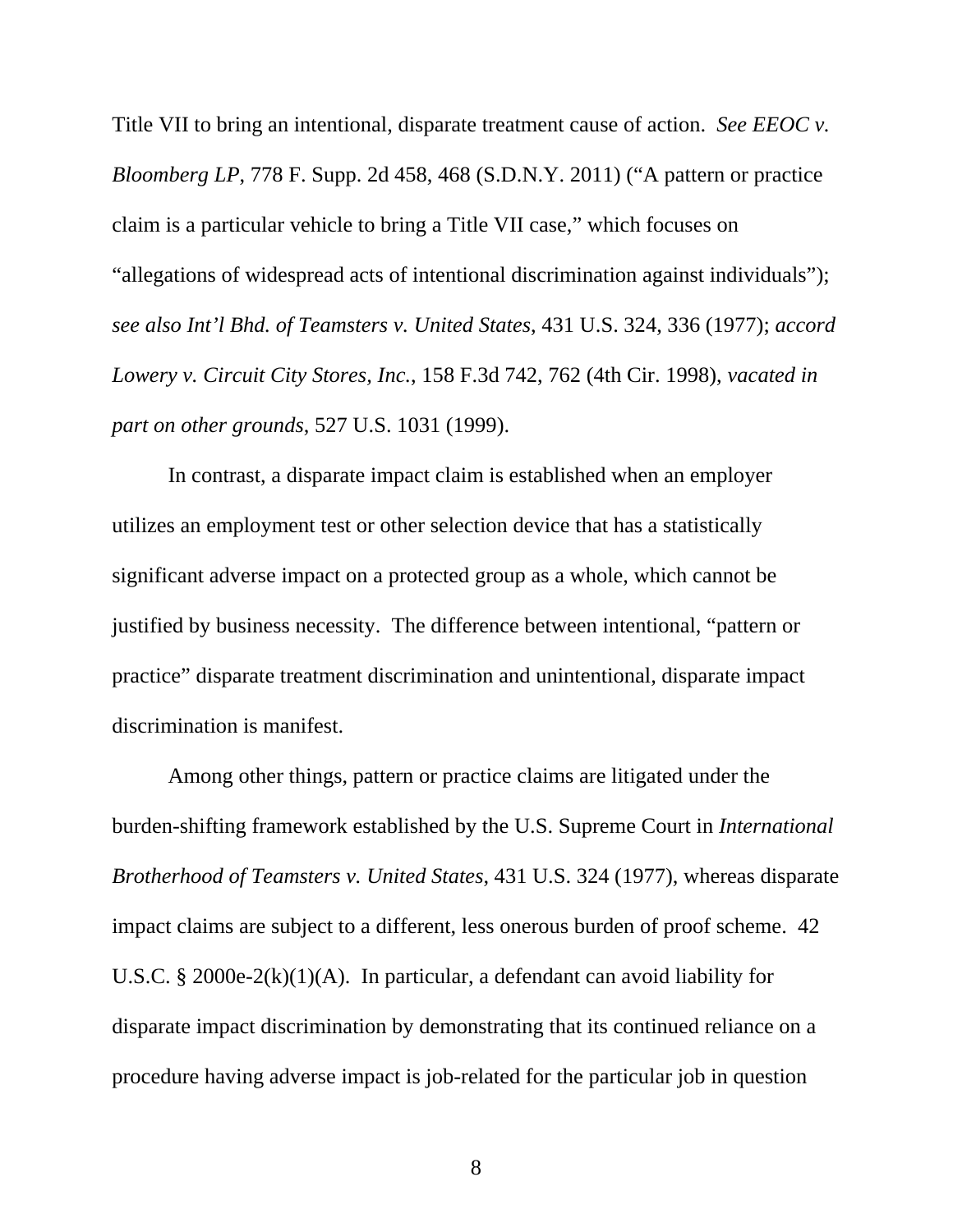and justified by business necessity. Therefore, a plaintiff cannot argue that a particular adverse action is intentionally discriminatory under a pattern or practice theory *and* at the same time is nondiscriminatory on its face under a disparate impact theory. Indeed, such a claim is barred by the plain text of the statute. Dismissal of the EEOC's lawsuit therefore was warranted and appropriate.

Jurisdictional problems aside, the district court correctly held that the EEOC could not rely on deeply flawed and unrepresentative data – supplemented only by statistics showing that certain minority groups and men tend to be disproportionately represented in the criminal justice system generally – in attempting to establish a threshold case of disparate impact. It also properly rejected the EEOC's contention that Title VII's charge-filing limitations periods do not apply to EEOC pattern or practice discrimination claims at all, or alternatively, are subject to the "continuing violation" doctrine. In addition to conflicting with the plain text of the statute, such an argument also "is foreclosed by *National Railroad Passenger Corporation v. Morgan*, 536 U.S. 101 … (2002), which holds that an employee must file a charge of discrimination within the appropriate limitations period as to each discrete act of discrimination that occurred." *Williams v. Giant Food, Inc.*, 370 F.3d 423, 429 (4th Cir. 2004). As this Court observed in *Williams v. Giant Food*, "Such discrete acts of discrimination 'are not actionable if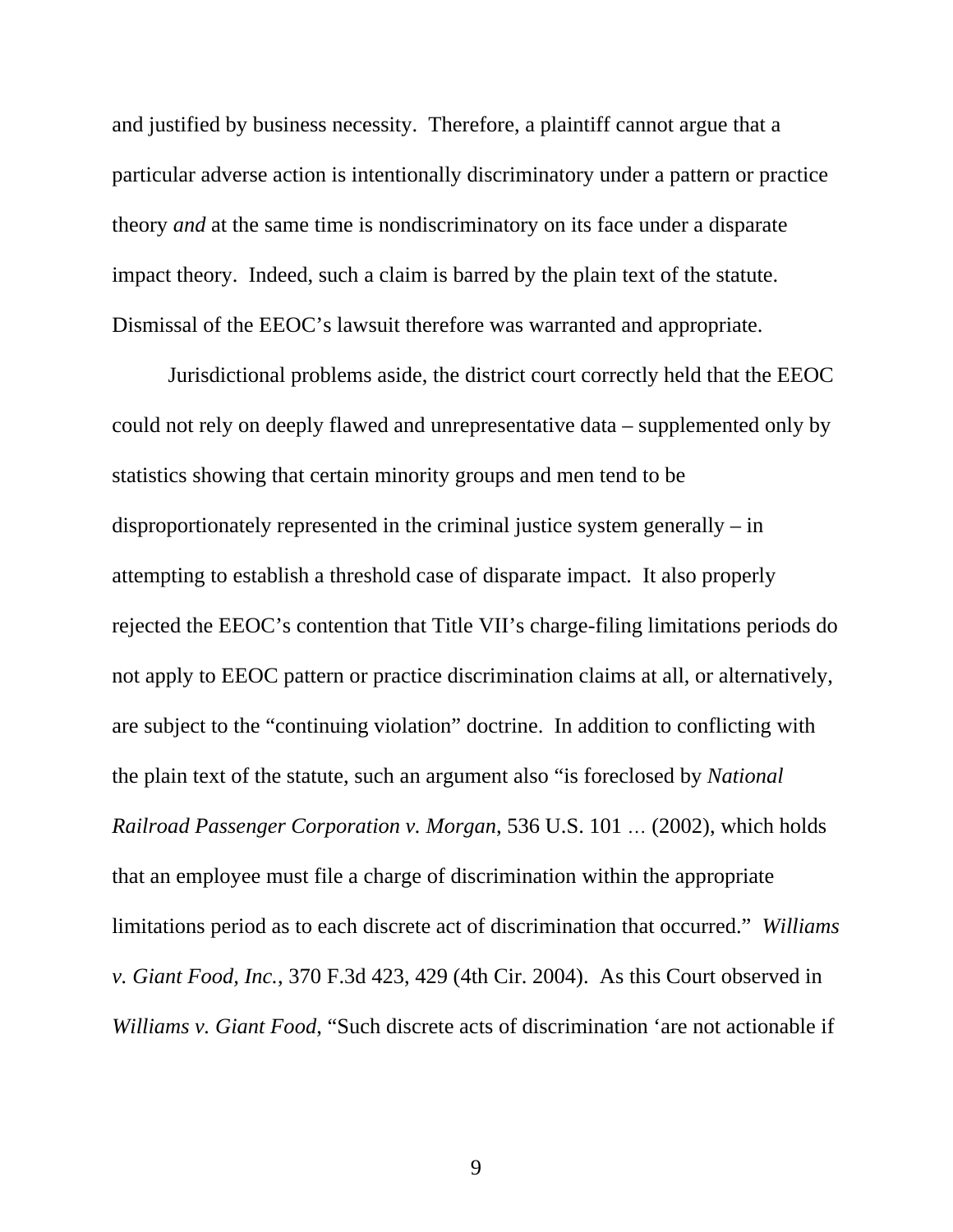time-barred, even when they are related to acts alleged in timely filed charges.'" *Id.* (citation omitted).

As the district court below aptly observed, the EEOC's misguided attempts (which have been directed not only to Freeman, but also to the universe of employers subject to Title VII generally) to manufacture liability under Title VII based on the legitimate use of criminal and/or credit history in employment selection decisions "has placed many employers in the Hobson's choice of ignoring criminal history and credit background, thus exposing themselves to potential liability for criminal and fraudulent acts committed by employees, on the one hand, or incurring the wrath of the EEOC for having utilized information deemed fundamental by most employers." *EEOC v. Freeman*, 961 F. Supp. 2d 783, 803 (D. Md. 2013). Such tactics threaten to undermine the legitimate efforts of many employers to avoid hiring decisions that could pose safety risks to employees or customers, or otherwise harm business operations.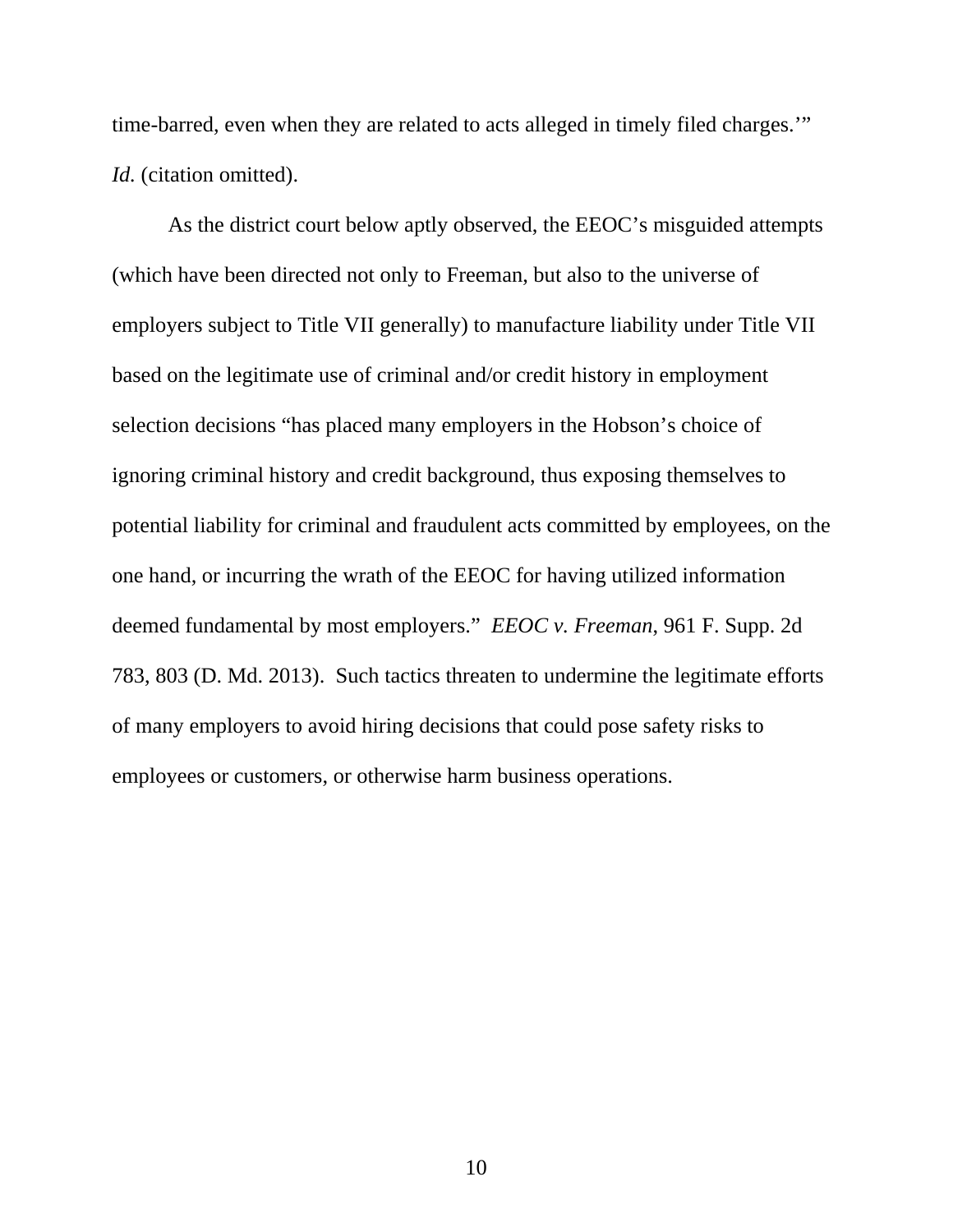#### **ARGUMENT**

### **I. THE EEOC'S PROFFERED LEGAL THEORIES OF PROOF, LIABILITY AND DAMAGES ARE CONTRARY TO, AND THUS FORECLOSED BY, THE PLAIN TEXT OF TITLE VII**

### **A. The EEOC Improperly Conflated Disparate Impact And Disparate Treatment, Two Mutually Exclusive Theories Of Discrimination Under Title VII**

The U.S. Equal Employment Opportunity Commission (EEOC) is

authorized by Congress to enforce Title VII of the Civil Rights Act of 1964 (Title VII), 42 U.S.C. §§ 2000e *et seq*., which prohibits discrimination against a covered individual "with respect to his compensation, terms, conditions, or privileges of employment, because of such individual's race, color, religion, sex, or national origin." 42 U.S.C. § 2000e-2(a)(1). In addition to proscribing intentional, disparate treatment discrimination, Title VII also prohibits "in some cases, practices *that are not intended to discriminate* but in fact have a disproportionately adverse effect on minorities (known as 'disparate impact')." *Ricci v. DeStefano*, 557 U.S. 557, 577 (2009) (emphasis added); *see also* 42 U.S.C.  $§$  2000e-2(k)(1)(A)(i).

The Supreme Court thus has held repeatedly "that a prima facie *Title VII* violation may be established by policies or practices *that are neutral on their face and in intent* but that nonetheless discriminate in effect against a particular group." *Int'l Bhd. of Teamsters v. United States*, 431 U.S. 324, 349 (1977) (citations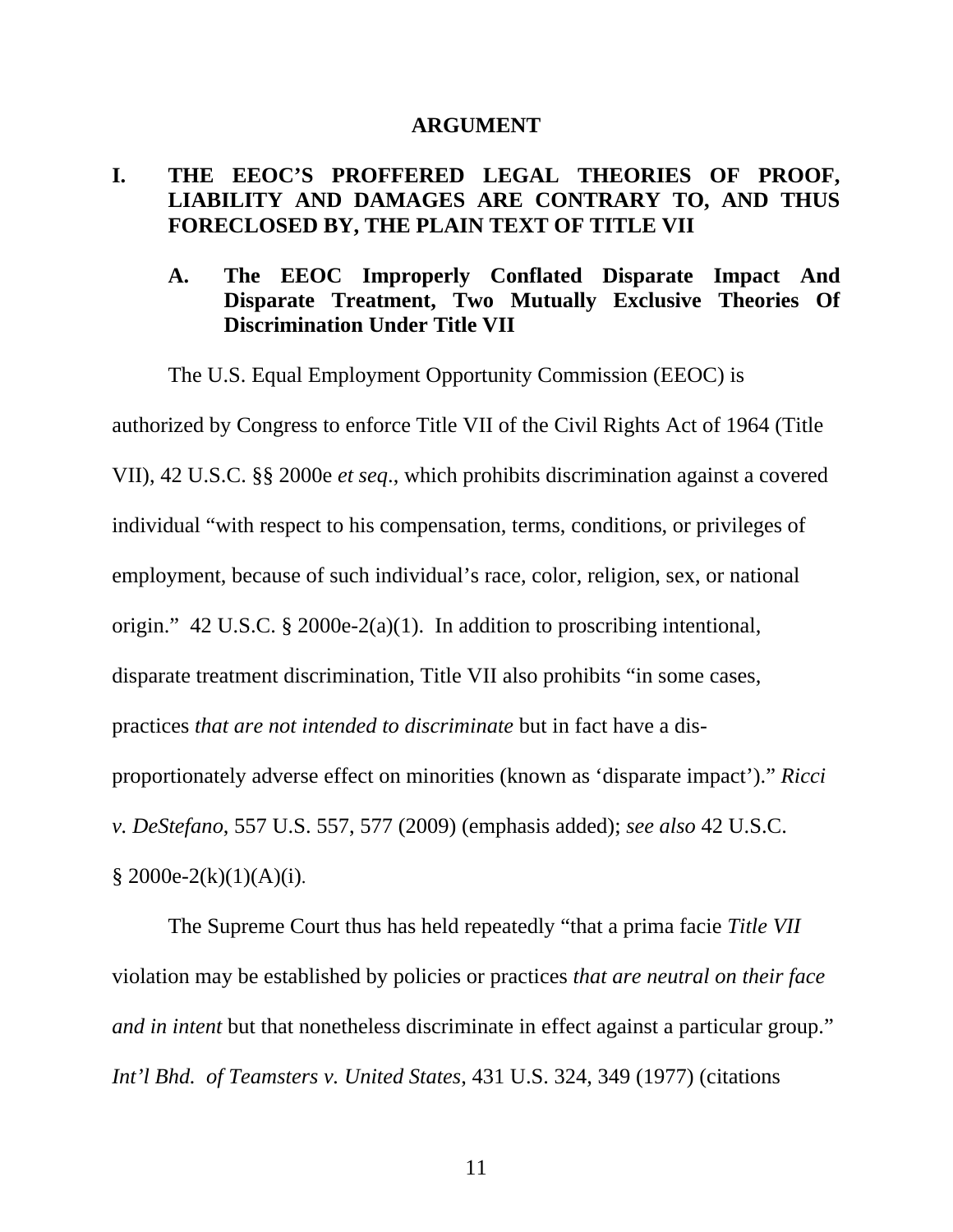omitted) (second emphasis added); *see also Ricci*, 557 U.S. at 577*; Lewis v. City of Chicago*, 560 U.S. 205, 208 (2010).

While the disparate treatment and disparate impact theories are both used to root out discriminatory employment practices, they are mutually exclusive concepts, subject to different standards of proof, defenses, and liability. *Compare*  42 U.S.C. § 2000e-2(k)(1) (burden of proof in disparate impact cases) *with* 42 U.S.C. § 2000e-2(k)(2) ("A demonstration that an employment practice is required by business necessity may not be used as a defense against a claim of intentional discrimination under this subchapter"). Indeed, "[a]lthough it is clear that the same set of facts can support both theories of liability, it is important to treat each model separately because each has its own theoretical underpinnings." *EEOC v. Chicago Miniature Lamp Works*, 947 F.2d 292, 297 (7th Cir. 1991) (citation omitted).

In this case, the EEOC has failed to "structure[] its argument to clearly fit within these principles, which gives the impression that it has a stronger case than it actually does." *EEOC v. Sears, Roebuck & Co.*, 839 F.2d 302, 308 (7th Cir. 1988).

## **B. Because Title VII Does Not Authorize A "Pattern-Or-Practice Of Disparate Impact Discrimination" Cause Of Action, The District Court Lacked Jurisdiction To Hear The EEOC's Claim**

Section 707 of Title VII provides:

Whenever the [EEOC] has reasonable cause to believe that any person or group of persons is engaged in a pattern or practice of resistance to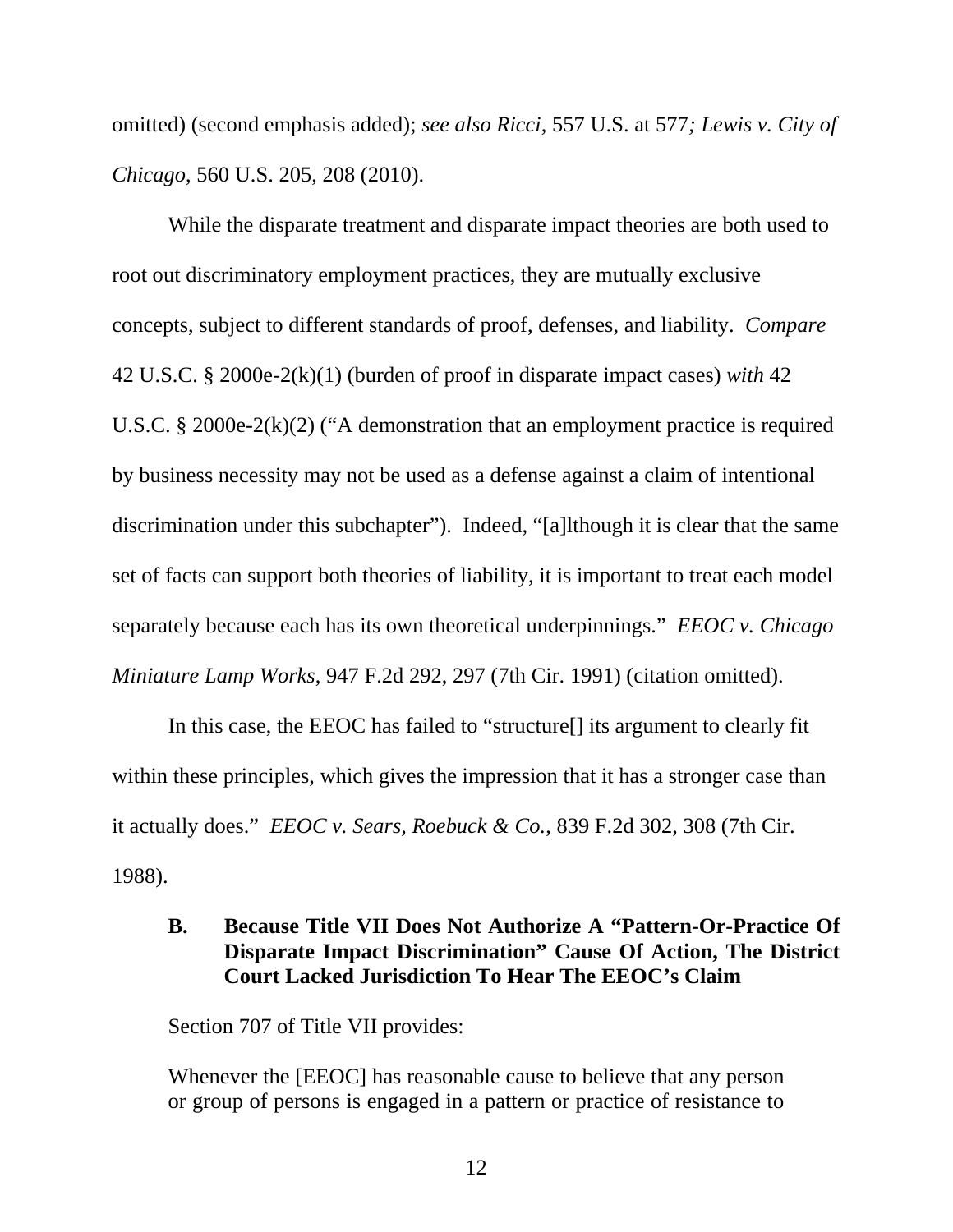the full enjoyment of any of the rights secured by this subchapter, and that the pattern or practice is of such a nature *and is intended to deny the full exercise of the rights herein described*, the [EEOC] may bring a civil action in the appropriate district court of the United States by filing with it a complaint … setting forth facts pertaining to such pattern or practice….

42 U.S.C. § 2000e-6(a) (emphasis added). On its face, Section 707 applies only to practices "*intended* to deny the full exercise" of Title VII rights, not to practices that are facially nondiscriminatory, but that in their application have a statistically significant adverse impact on protected group members. *Id.* (emphasis added). Inasmuch as the EEOC's entire theory of proof, liability, and damages rests on an incorrect notion that disparate impact claims can be challenged under Section 707, its case cannot survive.

The EEOC cites no legal authority in support of its contention that a facially nondiscriminatory practice, such as a credit or criminal history check policy, somehow can constitute a "pattern or practice" of unlawful discrimination under Section 707. To the contrary, and as this Court has observed, "a 'pattern or practice' claim is not a separate cause of action, but merely another method by which *disparate treatment* can be shown." *Lowery v. Circuit City Stores, Inc.*, 158 F.3d 742, 762 (4th Cir. 1998) (emphasis added) (quotations and citations omitted), *vacated in part on other grounds*, 527 U.S. 1031 (1999); *see also EEOC v. Bloomberg LP*, 778 F. Supp. 2d 458, 469 (S.D.N.Y. 2011) ("Pattern-or-practice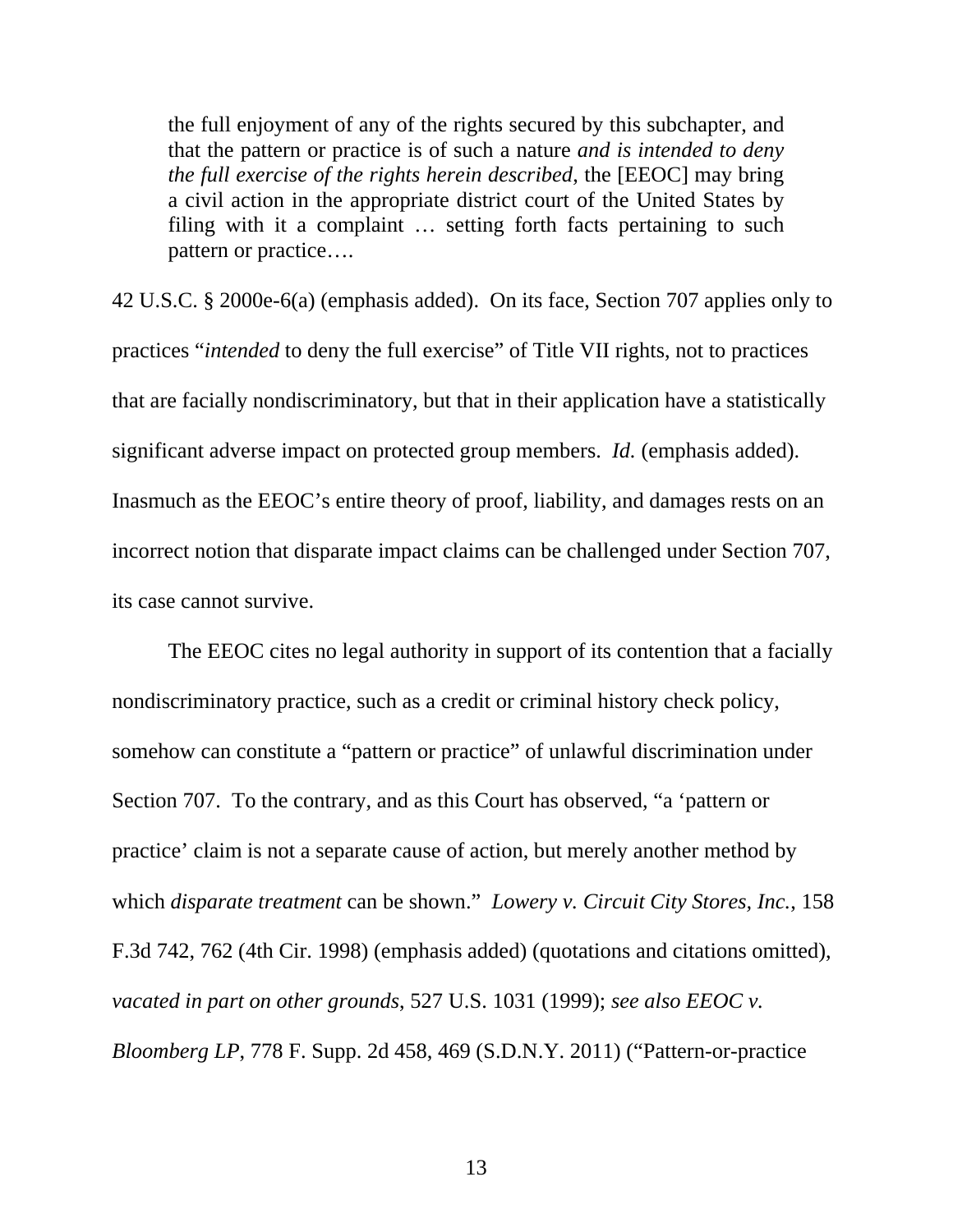disparate treatment claims focus on allegations of widespread acts of intentional discrimination against individuals") (citations omitted).

Procedurally, a Section 707 pattern-or-practice case differs considerably from a class-based Section 706 claim. As a threshold matter, "the plaintiff in a pattern-or-practice action under Section 707 is the Government, and its initial burden is to demonstrate that unlawful discrimination has been a regular procedure or policy followed by an employer or group of employers." *Teamsters,* 431 U.S. at 360. In addition, while Section 706 actions always have been adjudicated under the burden-shifting framework of *McDonnell-Douglas Corp. v. Green*, 411 U.S. 792 (1973), pattern-or-practice cases are decided under the two-phased approach set forth by the Supreme Court in *Teamsters*, under which the EEOC must establish in an initial "liability" phase the existence of an "objectively verifiable" policy or practice of intentional discrimination – as opposed to a collection of individual instances of – disparate treatment. 431 U.S. at 360*; see also EEOC v. Mitsubishi Motor Mfg. of Am., Inc.*, 990 F. Supp. 1059, 1070 (C.D. Ill. 1998).

If the agency meets this burden, the employer is then given an opportunity to defeat the agency's *prima facie* case by "demonstrating that the Government's proof is either inaccurate or insignificant." *Teamsters,* 431 U.S. at 360. If the employer fails to make this showing, liability attaches, warranting a broad injunction to benefit the entire class. *Id.* The case then moves to a second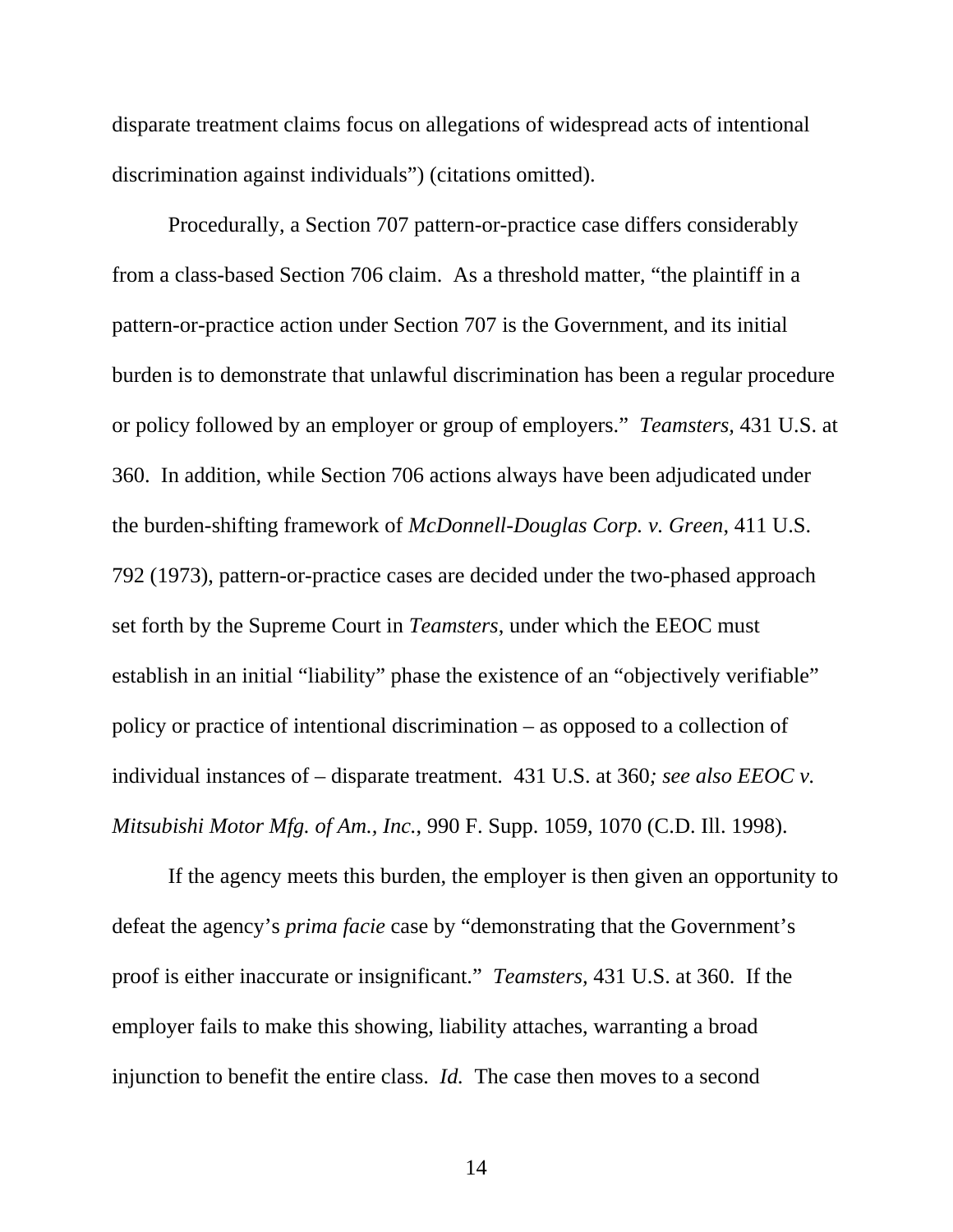"remedial" phase to determine what relief, if any, should be granted to individual class members based on an individualized assessment. *Id.* at 361.

The *Teamsters* method of allocating proof is fundamentally at odds with the statutory burdens of proof that apply to disparate impact cases. Whereas under *Teamsters* a presumption of discrimination arises once the government establishes a "standard operating procedure" of intentional discrimination, for disparate impact claims:

An unlawful employment practice … is established under this subchapter *only* if—

(i) a complaining party demonstrates that a respondent uses a particular employment practice that causes a disparate impact on the basis of race, color, religion, sex, or national origin *and the respondent fails to demonstrate that the challenged practice is job related for the position in question and consistent with business necessity*….

42 U.S.C. § 2000e-2(k)(1)(A) (emphasis added).

Unlike a threshold showing of statistical adverse impact, "the finding of a pattern or practice [of unlawful discrimination] change[s] the position of the employer to that of a proved wrongdoer." *Hohider v. UPS, Inc.*, 574 F.3d 169, 179 (3d Cir. 2009) (citing *Teamsters,* 431 U.S. at 359-60) (quotations omitted). Thus, when the EEOC purports to apply the *Teamsters* burden-shifting scheme to a *disparate impact* case, it undercuts the plain text of 42 U.S.C. § 2000e-2, which allows an employer to avoid liability where continued use of a procedure having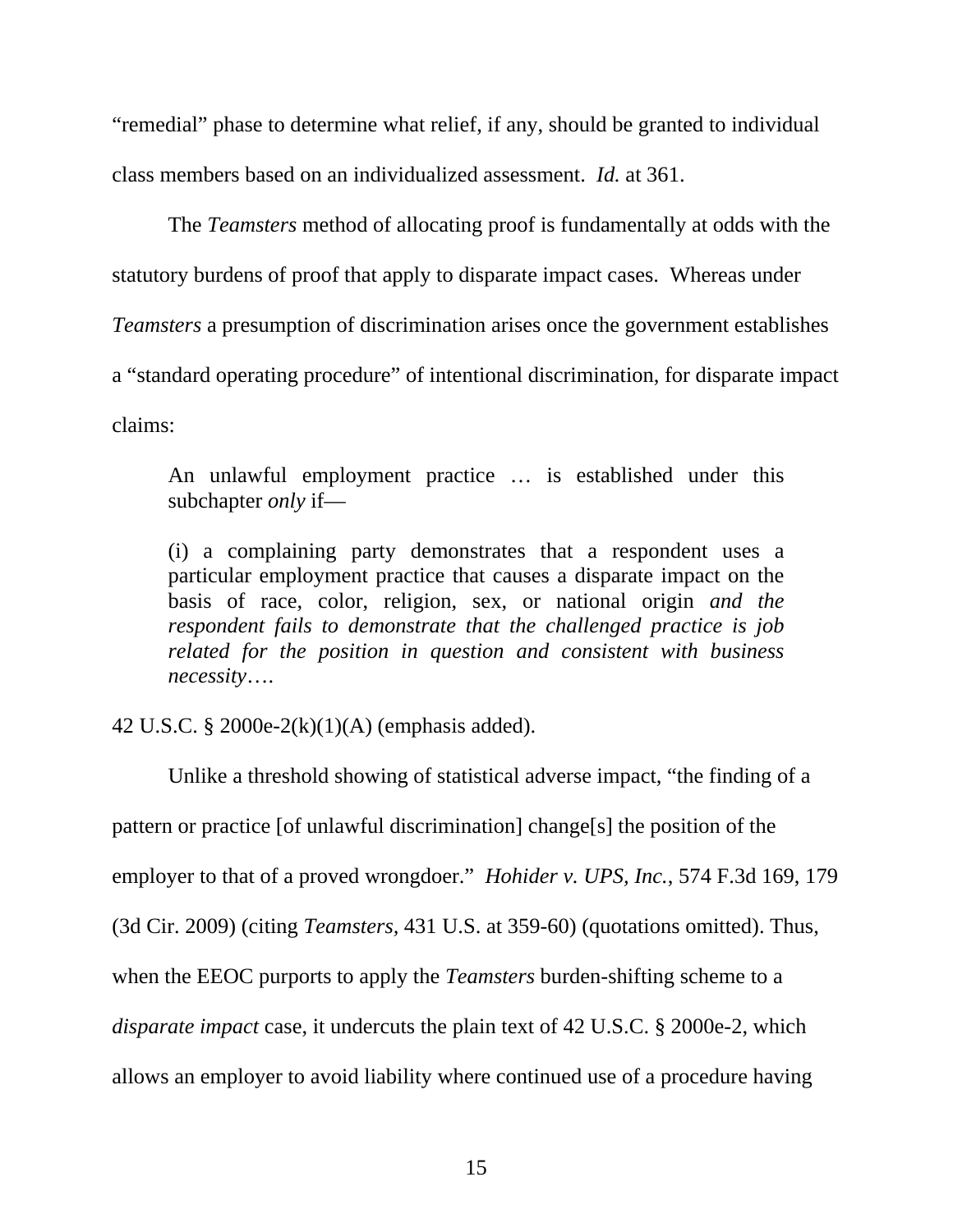statistically significant adverse impact is job-related for the job in question and justified by business necessity.

Moreover, the notion that the EEOC can bring a Title VII pattern-or-practice lawsuit, with all its attendant presumptions, against any covered business based on a purported showing of adverse impact gives it a significant tactical advantage over employers defending such claims. As this case aptly demonstrates, for employers with a large number of employees, the EEOC will nearly always be able to aggregate employment decisions to manufacture proof of adverse impact. That, in turn, places tremendous pressure on employers to settle, so as to minimize the substantial cost and disruption that frequently accompanies EEOC class-based enforcement actions – even those that have no legal basis and have little or no likelihood of success. As one commentator observed, "Unsuccessful frivolous litigation is expensive for employers and society; successful frivolous litigation is even more expensive. And, as frivolous litigation mounts, so will successful frivolous litigation." Robert Brookins, *Mixed-Motives, Title VII, and Removing Sexism From Employment: The Reality and the Rhetoric,* 59 Alb. L. Rev. 1, 51 (1995) (footnote omitted).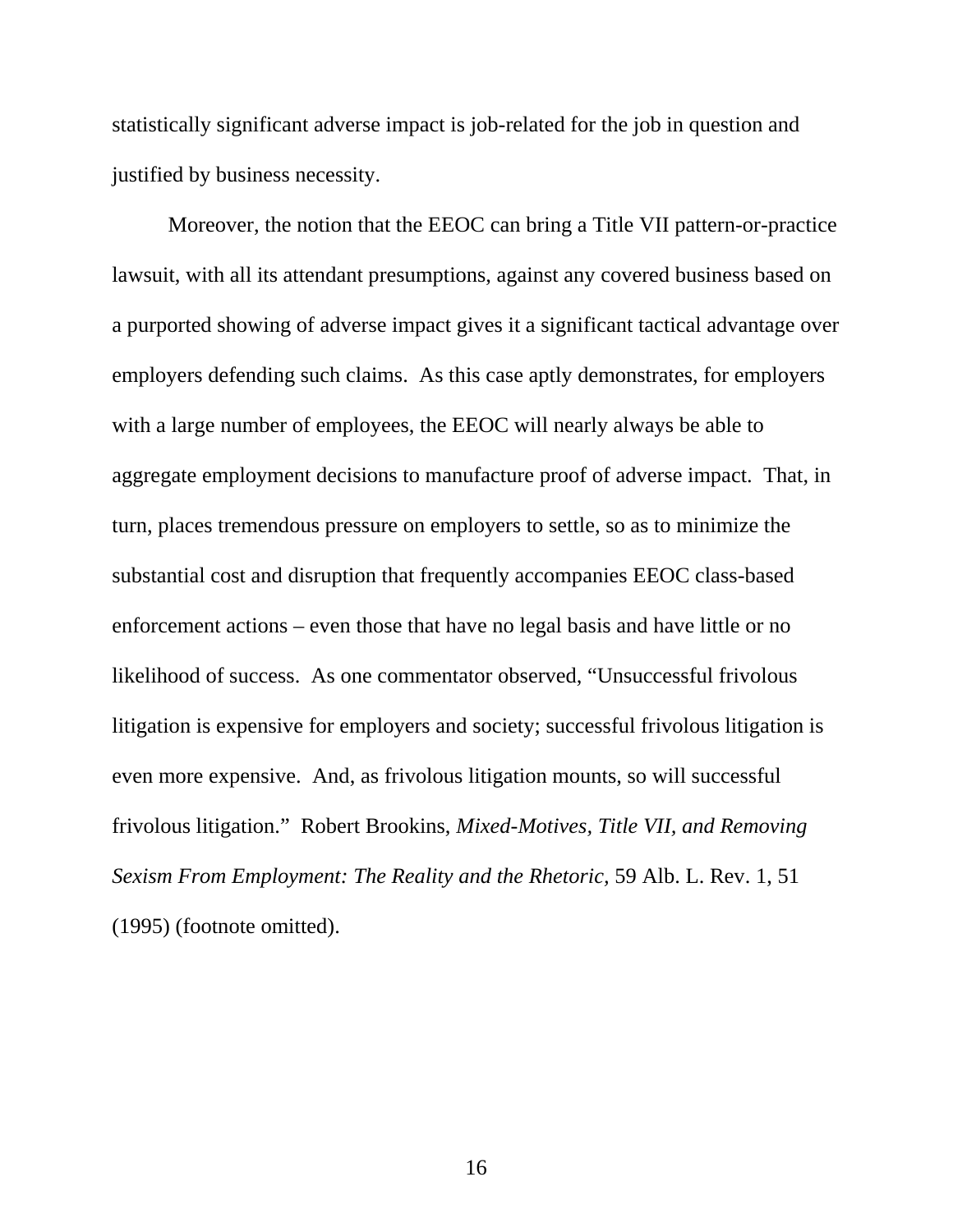**C. The EEOC's Action Is Time-Barred, Because Challenges To Discrete Acts Of Alleged Discrimination, Whether Brought By The EEOC Or A Private Litigant, Are Subject To Title VII's 180/300 Day Filing Limitations Period** 

 This Court has not decided whether Title VII's charge-filing limitations period applies to pattern-or-practice claims brought under Section 707. The EEOC has maintained in this action that it does not. The district court rejected that argument below, and numerous other district courts, including some within the Fourth Circuit, have flatly rejected the idea that the time within which the EEOC may bring a pattern-or-practice claim is limitless. *See, e.g., EEOC v. Optical Cable Corp*., 169 F. Supp. 2d 539, 546 (W.D. Va. 2001); *EEOC v. Burlington Med. Supplies, Inc*., 536 F. Supp. 2d 647, 659 (E.D. Va. 2008); *EEOC v. Kaplan Higher Educ. Corp*., 790 F. Supp. 2d 619, 623 (N.D. Ohio 2011); *EEOC v. PBM Graphics Inc*., 877 F. Supp. 2d 334, 352 (M.D.N.C. 2012). Because the plain language of Title VII can support no other reading, the district court correctly held that Title VII's statutory limitations period applied and that the EEOC was barred from pursuing any claims that were not raised in a timely charge.

Section 2000e-6(e) provides that the EEOC:

[S]hall have authority to investigate and act on a charge of a pattern or practice of discrimination, whether filed by or on behalf of a person claiming to be aggrieved or by a member of the Commission. All such actions shall be conducted in accordance with the procedures set forth in section 2000e–5 of this title.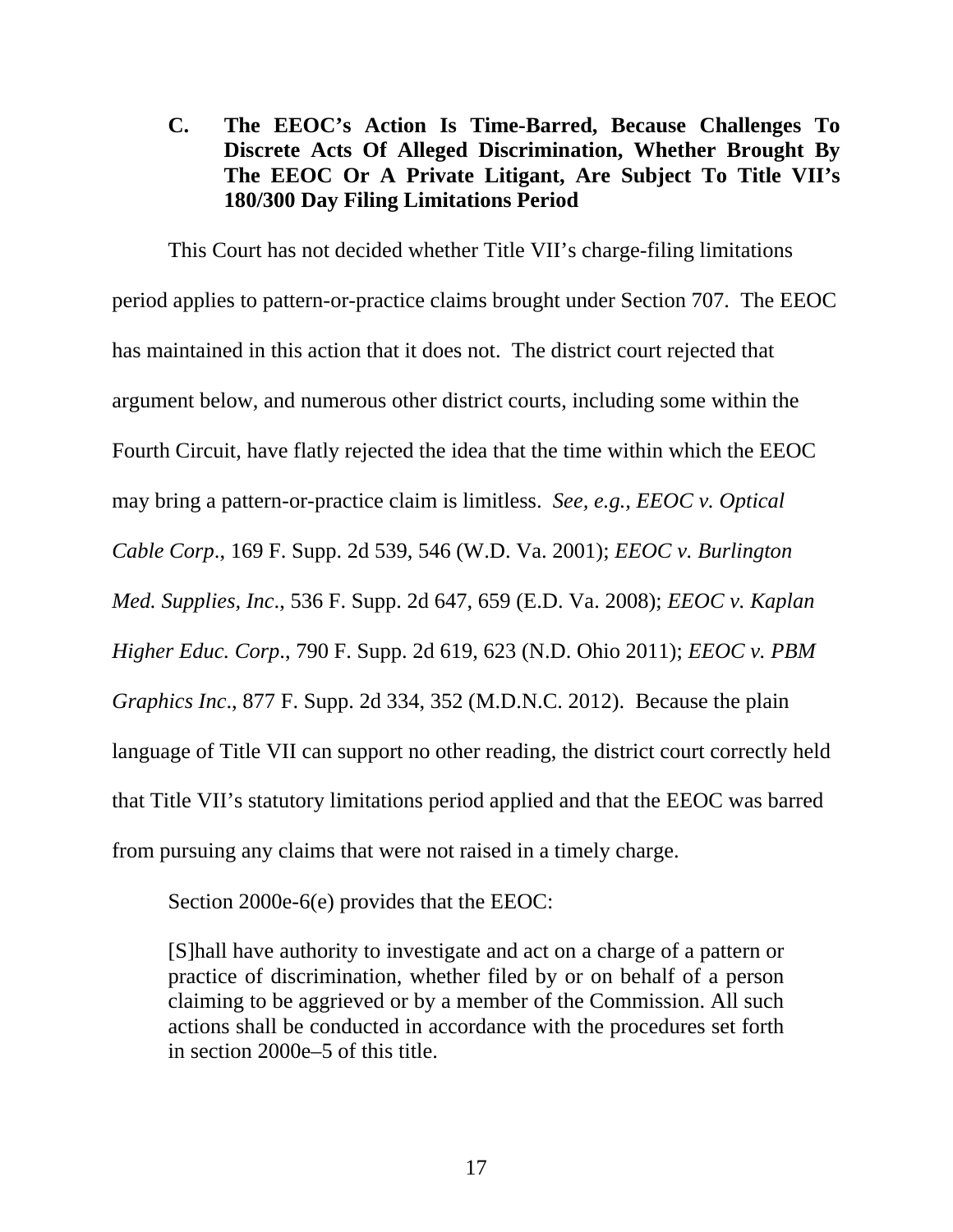42 U.S.C. § 2000e-6(e). Section 2000e-5, in turn, provides, "A charge under this section shall be filed within one hundred and eighty days after the alleged unlawful employment practice occurred ...." 42 U.S.C. § 2000-e(5)(e)(1). Accordingly, "a literal reading of the text would indicate that pattern or practice suits brought under 2000e-6(e) 'shall be conducted in accordance with the' 180-day limitations period set out in 2000e-5(e)." *EEOC v. Optical Cable Corp*., 169 F. Supp. 2d 539, 546 (W.D. Va. 2001).

 Contrary to the plain language of the statute, the EEOC would apparently have this Court hold that government pattern-or-practice actions may reach as far back in time as the agency in its own discretion sees fit. The Court should decline the invitation to read Title VII so broadly. Indeed, *amici* are extremely troubled by the EEOC's recent efforts to expand its own authority under Title VII, while at the same time working to sharply curtail the role of the courts in policing its enforcement activities. *See EEOC v. Mach Mining, LLC*, 738 F.3d 171 (7th Cir. 2013) (where the EEOC argued, and the court held, that its pre-suit conciliation efforts are immune to judicial review); *EEOC v. Propak Logistics, Inc.*, 2014 U.S. App. LEXIS 5463, at \*10 (4th Cir. Mar. 25, 2014) (where the EEOC argued, unsuccessfully, that the doctrine of laches can never be applied when the government is the plaintiff).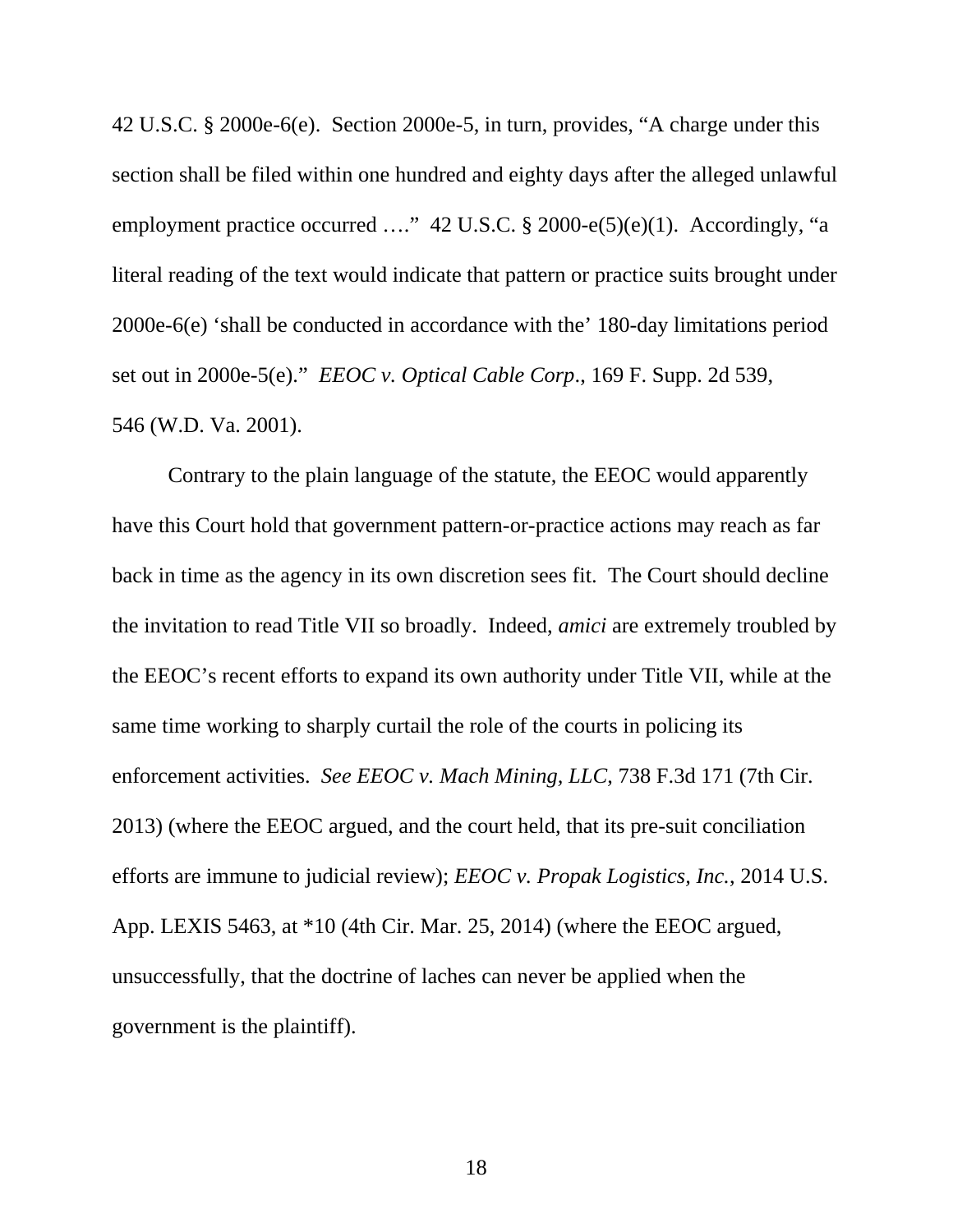Here, the EEOC not only has attempted to conflate two entirely separate legal concepts — pattern-or-practice and disparate impact — without any legal basis for doing so, it also seeks to exempt itself from a statutory limitations period whose applicability to agency Section 707 actions is plain on its face. As Judge Wilkinson observed recently*,* however, "Applying a different standard to the EEOC in the absence of any statutory differentiation would simply encourage suboptimal agency behavior." *Propak Logistics*, 2014 U.S. App. LEXIS 5463, at \*25.

Permitting the EEOC to prosecute sweeping disparate impact discrimination claims (whether or not under the *Teamsters* framework) that fall outside of the statutory limitations period would undermine the purposes and goals underlying Title VII, including the efficient and expeditious resolution of discrimination claims. It also would arm the agency with yet another powerful weapon for forcing employers to settle even questionable claims so as to avoid the risk of having to defend a costly and lengthy lawsuit where the size of the potential class, and thus the cost of defense, is inflated artificially and unreasonably. Expanding the EEOC's Title VII authority in such a manner thus would be unwise. As Chief Justice Roberts observed recently:

The administrative state 'wields vast power and touches almost every aspect of daily life.' The Framers could hardly have envisioned today's 'vast and varied federal bureaucracy' and the authority administrative agencies now hold over our economic, social, and political activities. '[T]he administrative state with its reams of regulations would leave them rubbing their eyes.'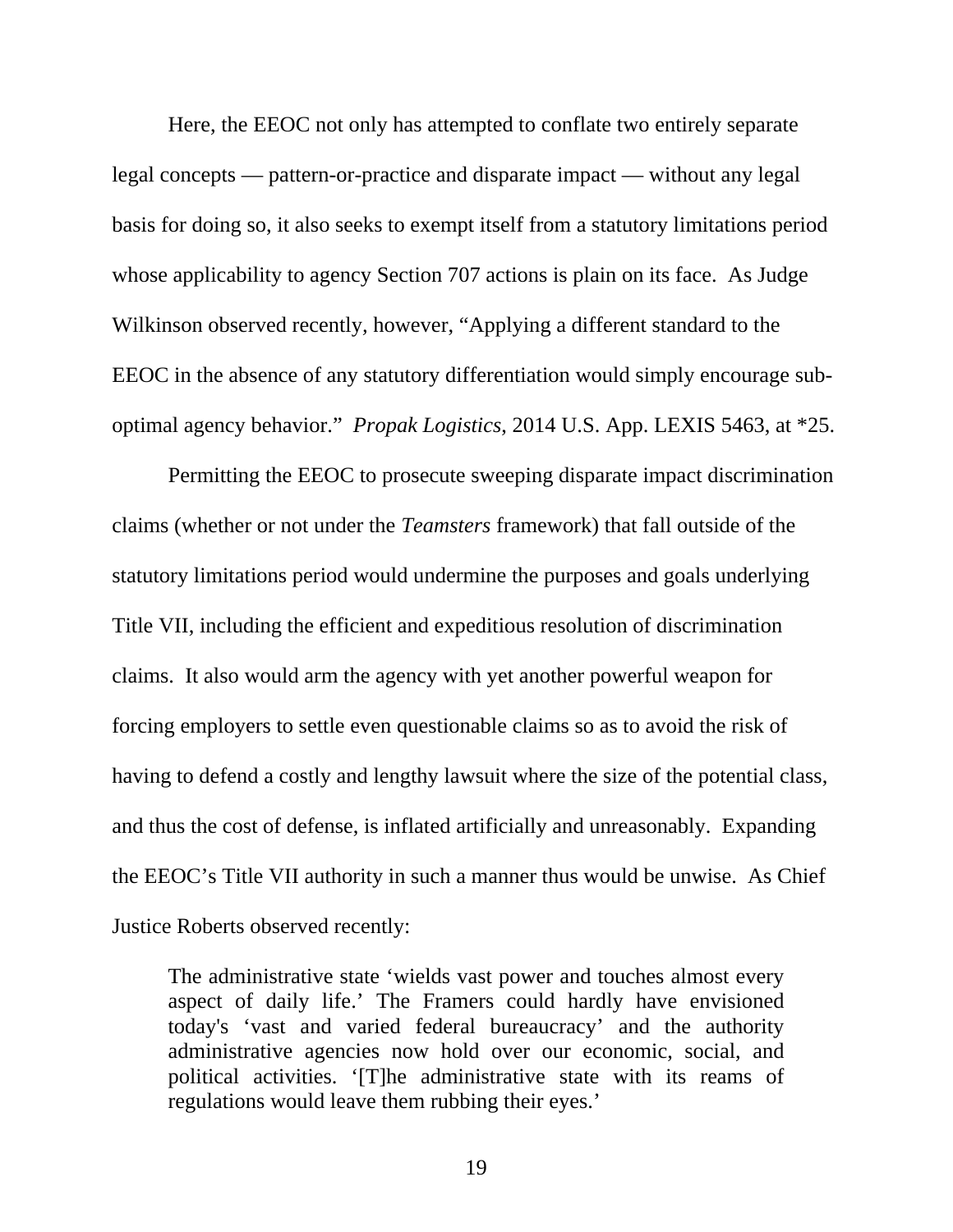*City of Arlington, Tex. v. FCC*, \_\_ U.S. \_\_, 133 S. Ct. 1863 (2013) (Roberts, C.J., dissenting) (citations omitted).

The EEOC also argues that, despite the plain language of the statute, its overreaching approach is authorized by the so-called "continuing violation" doctrine. This argument fails as well, because the non-discriminatory application of a facially-neutral employment selection procedure does not constitute a "continuing violation" for purposes of Title VII's limitations period. The continuing violation doctrine "is based on the idea that some discriminatory employment practices — namely hostile environment claims — are 'composed of a series of separate acts that collectively constitute one unlawful employment practice.'" *EEOC v. PBM Graphics Inc*., 877 F. Supp. 2d 334, 352 (M.D.N.C. 2012) (quoting *Natl. R.R. Passenger Corp. v. Morgan*, 536 U.S. 101, 116-17 (2002)). As the Supreme Court observed in *Morgan,* the doctrine does not apply to discrete acts, including a failure to hire or promote. Rather, each adverse action "constitutes a separate actionable 'unlawful employment practice.'" *Morgan*, 536 U.S. 101 at 114.

Nor does the continuing violation doctrine apply "to discrete acts of discrimination merely because the plaintiff asserts that such discrete acts occurred as part of a policy of discrimination." *EEOC v. PBM Graphics Inc*., 877 F. Supp. 2d at 352 (quoting *Williams v. Giant Food, Inc.,* 370 F.3d 423, 429 (4th Cir.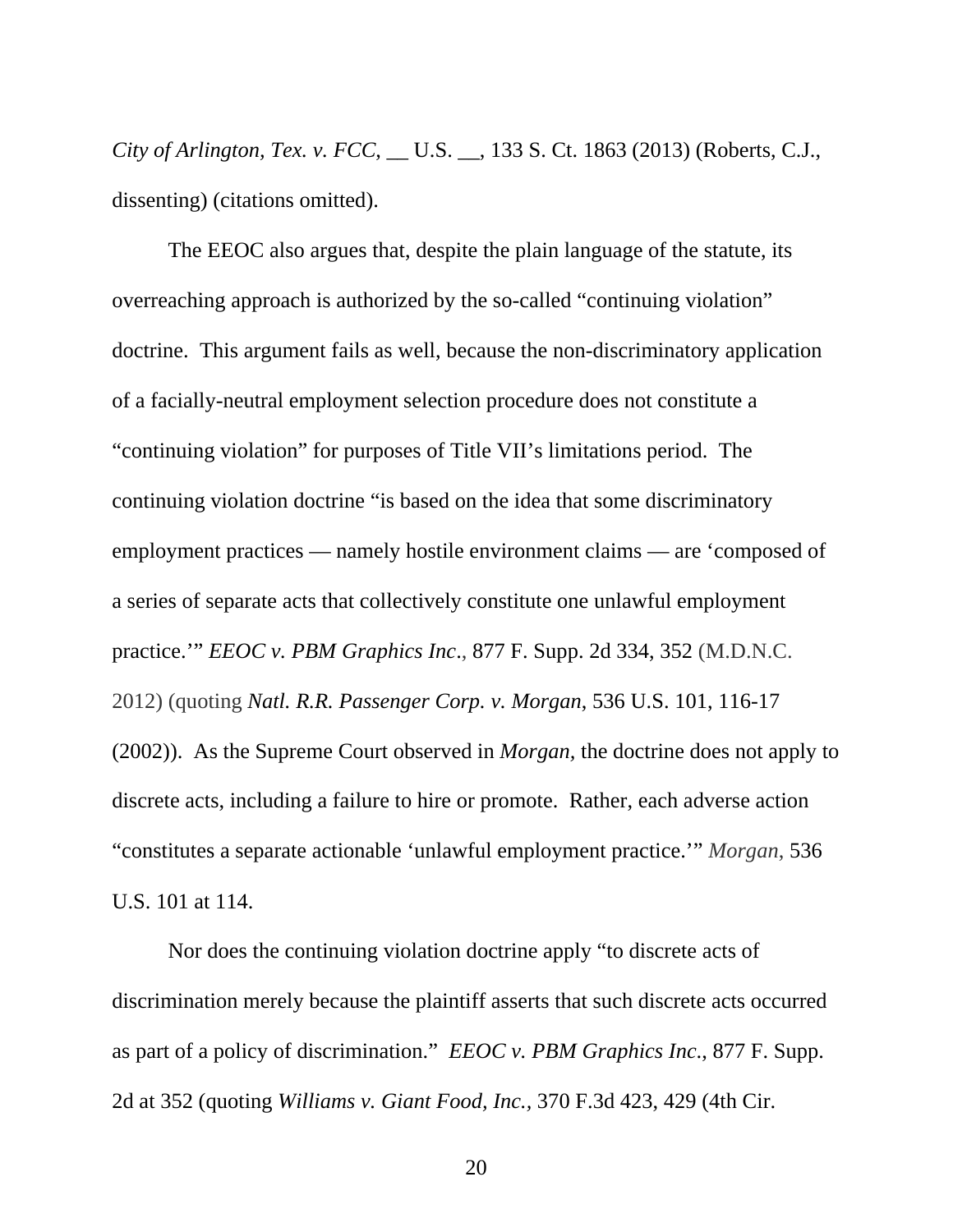2004)). Thus, the EEOC's contention to the contrary "is foreclosed by *Morgan.*"

*Williams,* 370 F.3d at 429.

The EEOC's reliance on *Chin v. Port Authority of N.Y. & N.J.,* 685 F.3d 135 (2d Cir. 2012) for the proposition that pre-limitations data may be relied upon in a "disparate impact promotion case," Br. of Plaintiff-Appellant at 54, also is misplaced. Contrary to what the EEOC suggests, the Second Circuit in *Chin*  actually held:

With regard to the plaintiffs' *individual disparate treatment*  allegations, we hold that the district court properly admitted background evidence predating the onset of the limitations period and that there was sufficient evidence for a reasonable juror to conclude that the Port Authority discriminated against the seven prevailing plaintiffs within the limitations period. *The district court erred, however, in … concluding that the "continuing violation" doctrine applied to the plaintiffs' disparate impact theory* so that the jury could award back pay and compensatory damages for harms pre-dating the onset of the statute of limitations.

*Chin v. Port Auth. of N.Y. & N.J.,* 685 F.3d 135, 141 (2d Cir. 2012) (emphasis

added). To the extent that the weight of authority rejects – and the EEOC can cite to no authority sanctioning – the application of the "continuing violation" doctrine to a so-called "disparate impact pattern or practice" discrimination claim, its action against Freeman was properly dismissed.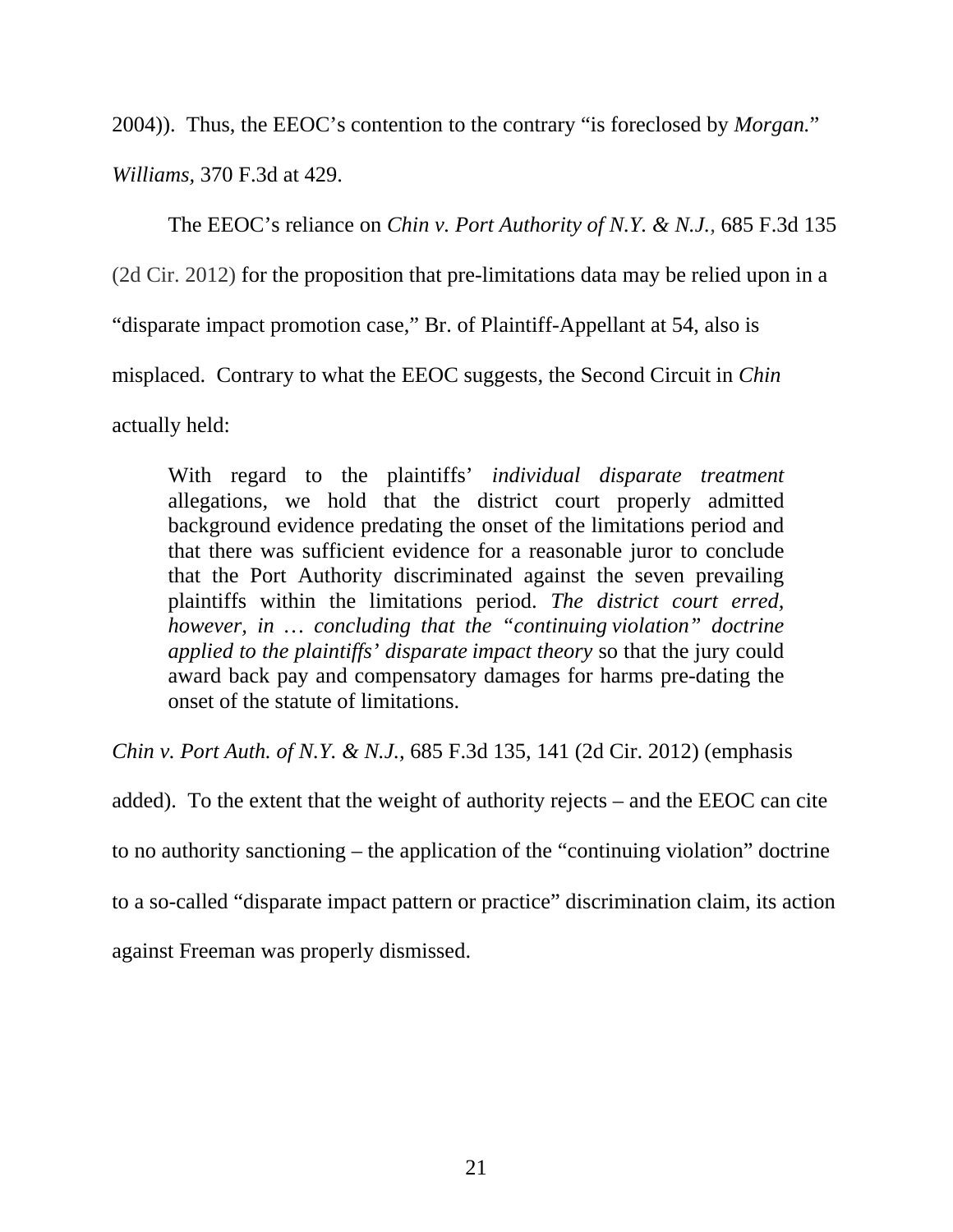### **II. THE DISTRICT COURT PROPERLY EXCLUDED THE EEOC'S DEEPLY FLAWED EVIDENCE OF ADVERSE IMPACT**

 In addition to general, national criminal conviction statistics, the EEOC's purported proof of disparate impact consisted of two statistical reports by its experts, Kevin Murphy and Beth Huebner. Inasmuch as the reports were based on statistical analyses that not only failed to isolate the particular aspect of Freeman's criminal and credit check process causing disparate impact, but also were so "rife with analytical errors" that they were entirely unreliable, the district court properly excluded them. The district court also correctly concluded that the general, nonspecific national statistics offered by the EEOC had little to no relationship to the pool of applicants to which the challenged selection procedures in this case were applied, and thus were insufficient to establish a prima facie case of disparate impact discrimination.

 In order to establish a threshold claim, Title VII disparate impact plaintiffs must identify a particular procedure giving rise to the alleged adverse impact. 42 U.S.C. § 2000e-2(k)(1)(A)(i); *see also Wards Cove Packing Co. v. Atonio*, 490 U.S. 642 (1989). In *Wards Cove*, for instance, the Supreme Court held that "giving discretion to lower-level supervisors can be the basis of Title VII liability under a disparate-impact theory," *Wal-Mart Stores, Inc. v. Dukes*, \_\_ U.S. \_\_, 131 S. Ct. 2541, 2555 (2011) (citation omitted), but "*conditioned* that holding on the corollary that merely proving that the discretionary system has produced a racial or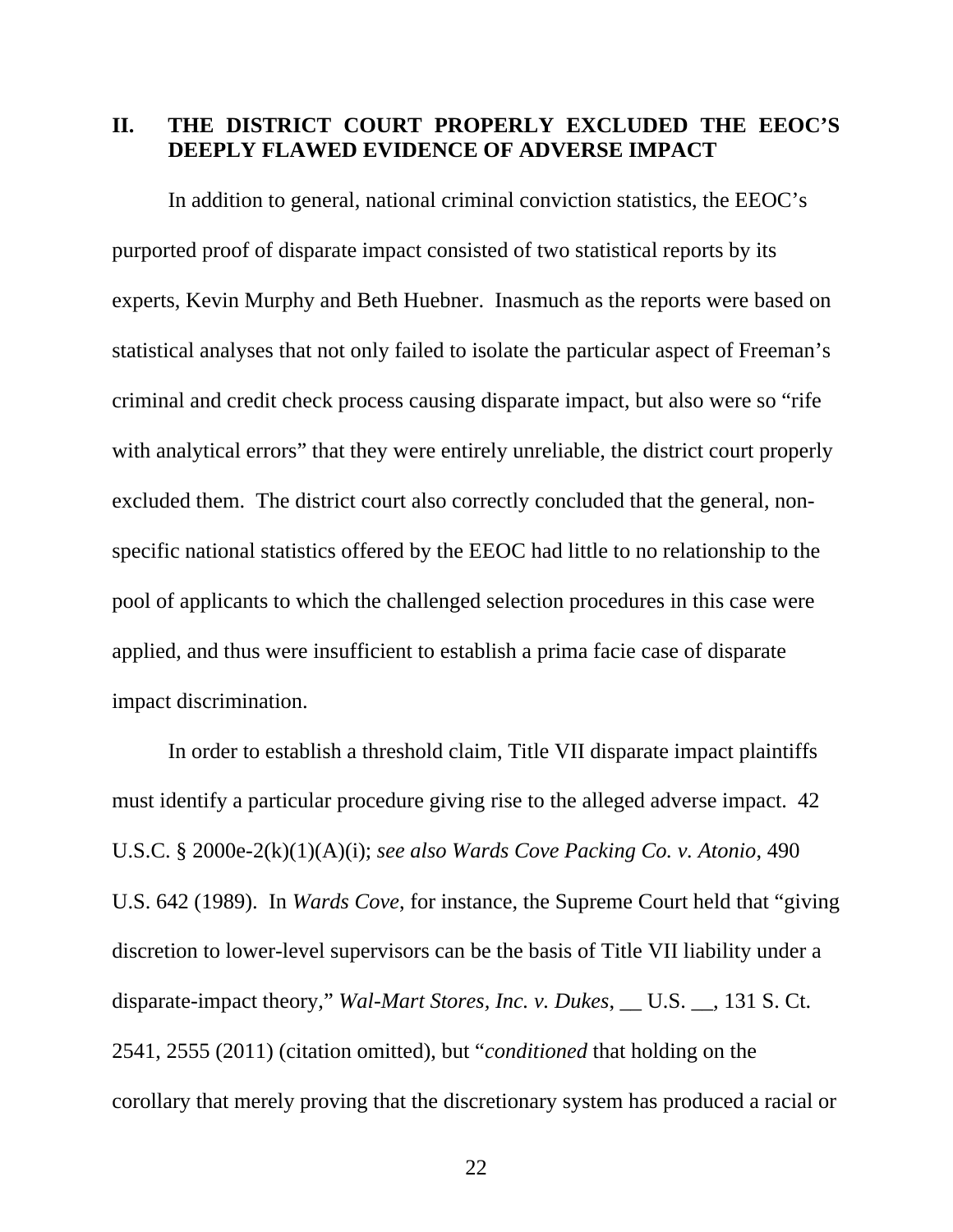sexual disparity *is not enough.* '[T]he plaintiff must begin by identifying the specific employment practice that is challenged.'" *Id.* (citation omitted).

After identifying a specific procedure, plaintiffs next must demonstrate that the employer's use of the challenged procedure has a statistically significant adverse impact on a statutorily-protected class. Determining the appropriate employee or applicant population is crucial to conducting a statistically sound adverse impact analysis. "In the typical disparate impact case the proper population for analysis is the applicant pool or the eligible labor pool." *Smith v. Xerox Corp*., 196 F.3d 358, [368](https://www.bloomberglaw.com/s/opinion/b34b61d8caea690ae5838f68028f9544/document/X3F23B?jcsearch=196%20f%203d%20358&summary=yes#jcite) (2d Cir. 1999), *overruled on other grounds*, *Meacham v. Knolls Atomic Power Lab.*, 461 F.3d 134 (2d Cir. 2006). As this Court has observed, "applicant data are normally highly relevant evidence of an employer's labor market. Those who apply constitute the pool from which employees are selected." *United States v. County of Fairfax, Va.*, 629 F.2d 932, 940 (4th Cir. 1980) (citation and footnote omitted).

 In this case, the EEOC argues that it satisfied Title VII's particularity requirement simply "by identifying Freeman's credit and criminal background check policies." Br. of Plaintiff-Appellant at 28. Despite the fact that applicant credit and criminal conviction history was evaluated differently by Freeman depending upon a number of factors – including, for instance, the position sought and the nature and severity of the offense in question – the EEOC failed to identify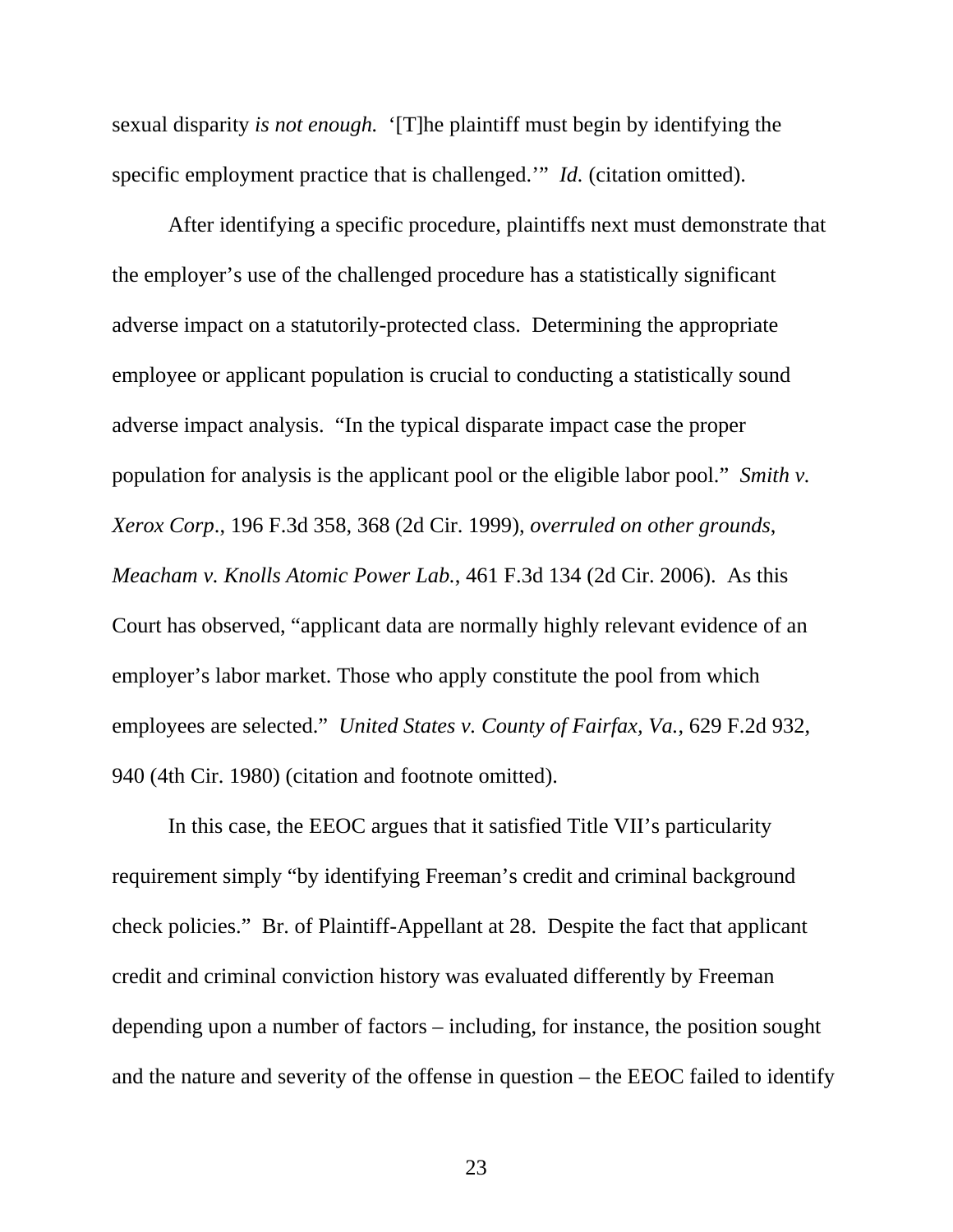and analyze the specific step along the selection process that it suspected of causing adverse impact. According to the EEOC, it "separated out two subelements of a *single step* (background checks) of Freeman's selection process for challenge: credit and criminal checks," Br. of Plaintiff-Appellant at 33, and that doing so was sufficient to satisfy Title VII's particularity requirement. The EEOC calls any requirement to further isolate the practices purporting to cause adverse impact unnecessary "slicing and dicing," which it contends is contrary to legislative intent. *Id.* at 34. Congress never intended Title VII's particularity requirement to be "unduly burdensome," the EEOC explains, noting that "a 100 question intelligence test may be challenged as a whole." *Id.* (citing 137 Cong. Rec. H9505-01 (daily ed. Nov. 7, 1991) (statement of Rep. Hyde)) (internal quotations omitted). True enough.

 What the EEOC ignores here, however, is that Freeman's practice of considering criminal conviction history is more multifaceted than simply administering a single, 100-question pre-employment test. While certain types of recent convictions might disqualify applicants for particular jobs, criminal conviction history alone does not operate as a categorical bar to employment. In addition, consistent with longstanding EEOC guidance, Freeman instructs its managers "that individual circumstances might sufficiently mitigate the seriousness of the findings such that an applicant could be hired." Br. of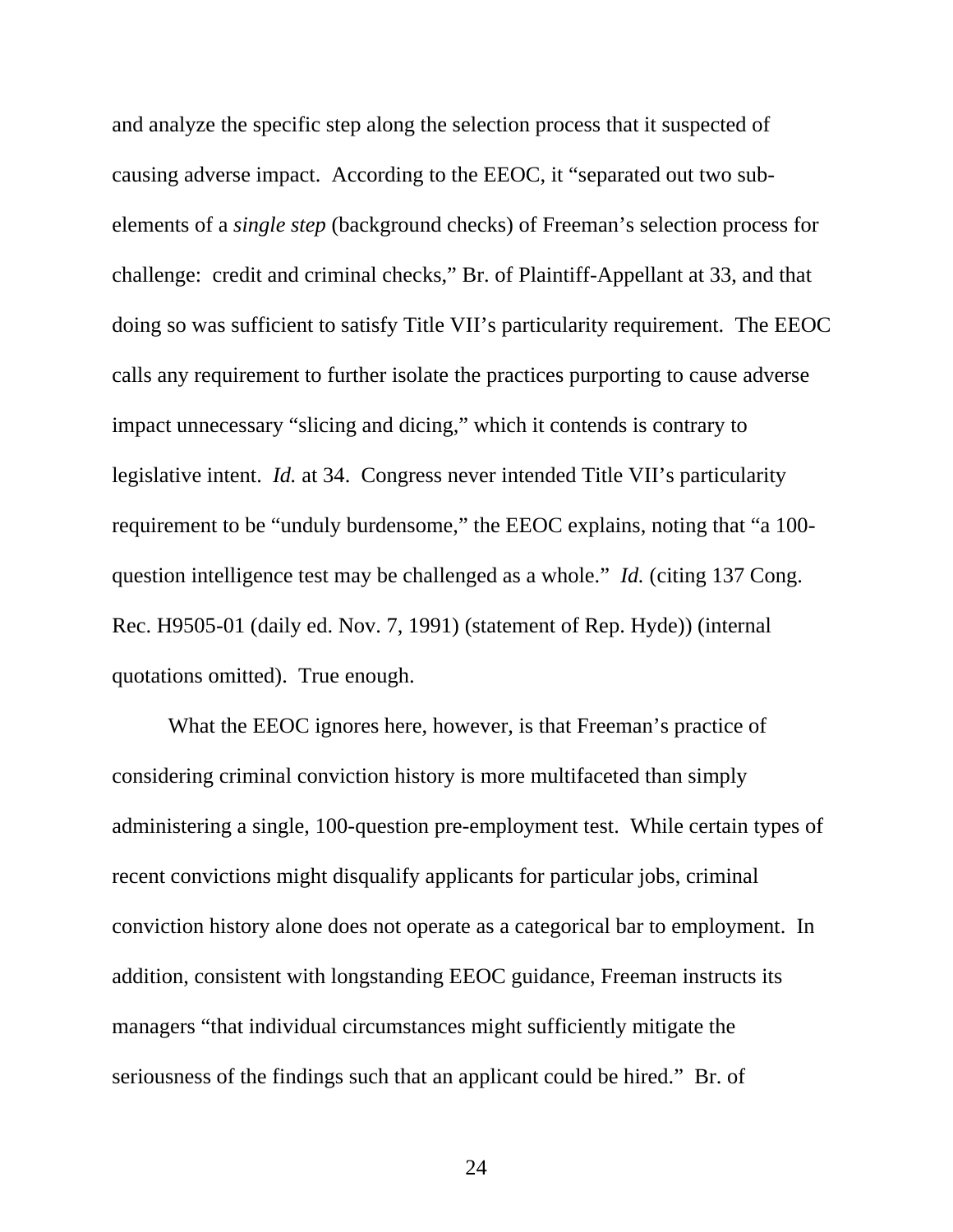Defendant-Appellee at 4. Only those who lie about or distort their criminal

conviction history during the selection process are automatically disqualified from

further consideration. *Id.* 

As the district court below observed:

[I]t is not the mere use of any criminal history or credit information generally that is a matter of concern under Title VII, but rather what specific information is used and how it is used. Because of this, it is simply not enough to demonstrate that criminal history or credit information has been used. Rather, a disparate impact case must be carefully focused on a specific practice with an evidentiary foundation showing that it has a disparate impact because of a prohibited factor.

*EEOC v. Freeman*, 961 F. Supp. 2d 783, 786 (D. Md. 2013).

 Compounding its error, the EEOC failed to utilize actual applicant pool data in its analysis of potential adverse impact. Instead, its statistical analysis relied predominantly on national statistics showing that, in general, "Blacks have worse credit histories than Whites and minorities and men are disproportionately convicted of crimes and incarcerated." Br. of Plaintiff-Appellant at 24. As the EEOC itself has recognized, however, "national-level statistical disparities in conviction rates do not necessarily appear in local labor markets." *State of Texas v. EEOC*, No. 5:13-cv-00255-C, Doc. 16 (N.D. Tex. Jan. 27, 2014) (EEOC Brief/Memorandum of Law in Support of Motion to Dismiss, at 3 n.1).

 Analyzing an employer's selection decisions using general demographic data outside of that employer's control and irrelevant to its decision-making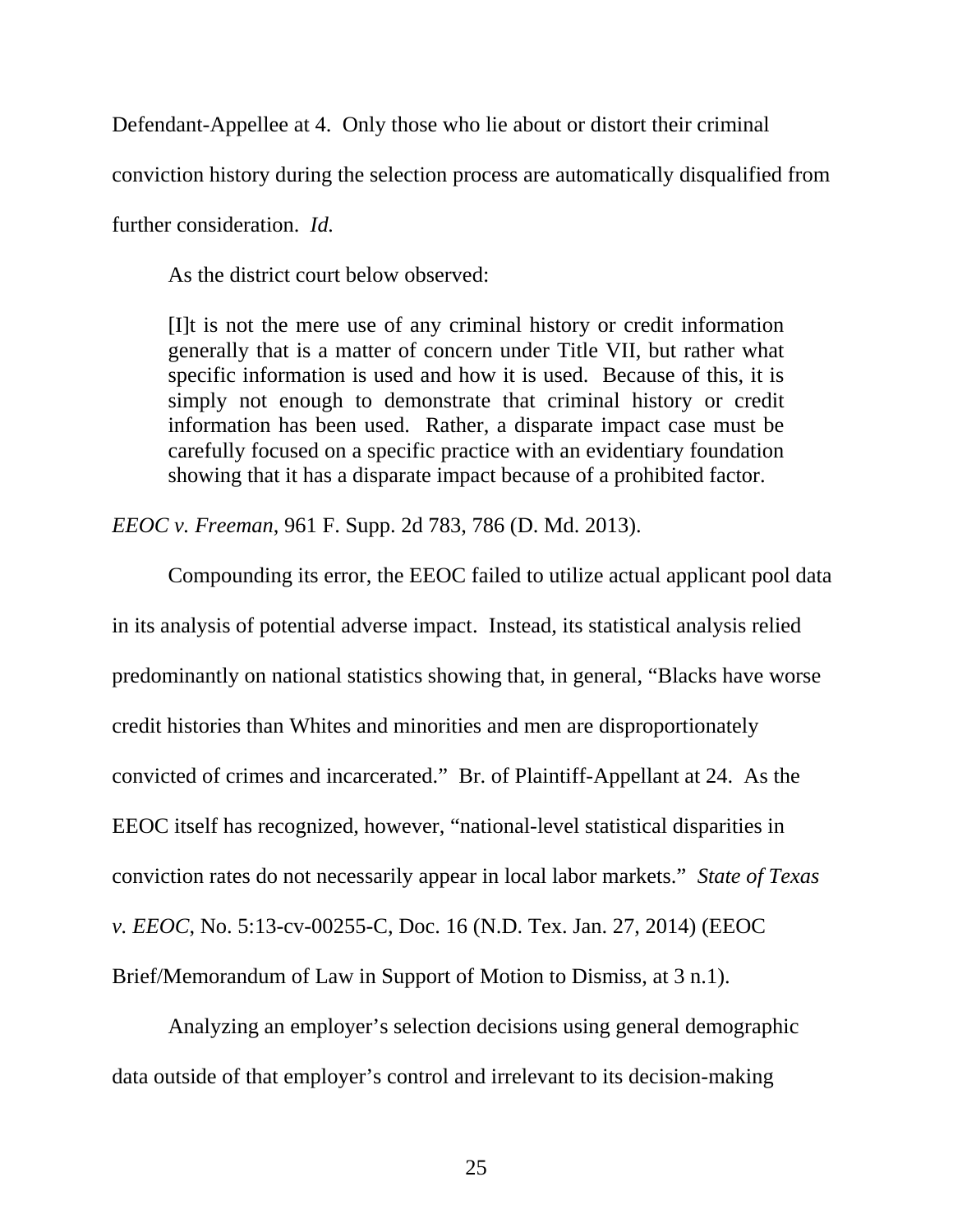certainly will produce a result, but that result has absolutely no bearing on *that employer's* compliance with Title VII. In particular, nationwide statistics long have shown that certain protected groups (including men and African-Americans) are disproportionately more likely than women and whites to have had contact with the criminal justice system. If those are the only data used to determine whether an employer's consideration of criminal conviction history in employment selections has an adverse impact on those protected groups, the answer always will be yes – regardless of the actual racial and gender composition and, more importantly, the criminal conviction history, of the qualified applicant pool in question.

 As the Supreme Court observed in a related context in *Ward's Cove*, "[s]uch a result cannot be squared with our cases or with the goals behind the statute." 490 U.S. at 652. It would mean that:

[A]ny employer who had a segment of his workforce that was--for some reason--racially imbalanced, could be haled [sic] into court and forced to engage in the expensive and time-consuming task of defending the "business necessity" of the methods used to select the other members of his workforce.

*Id.*

 The only sure means of avoiding an EEOC disparate impact challenge based on national statistics thus would be to abandon the use of criminal (or credit) history in the employment selection process altogether – both an unwise and impractical suggestion.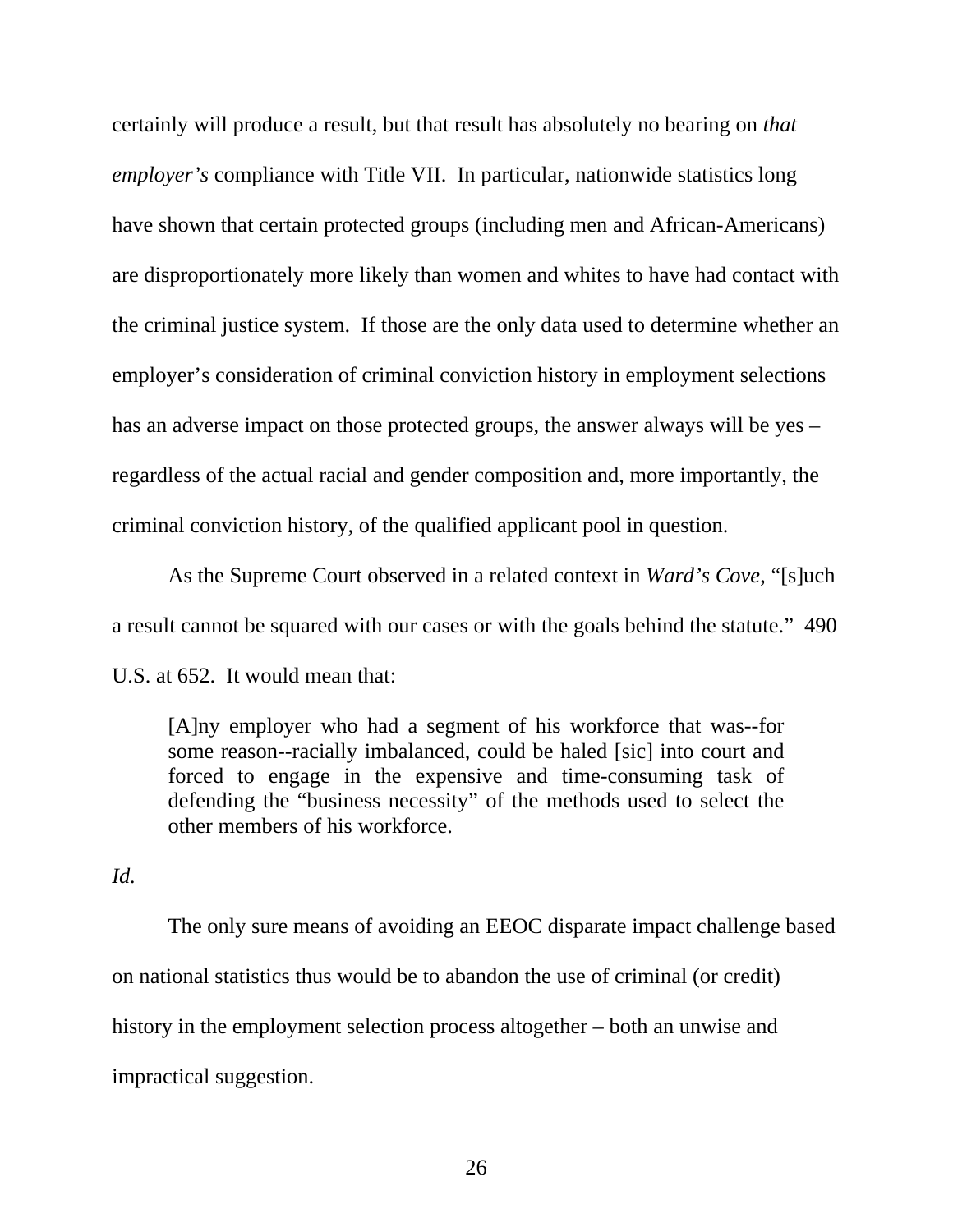## **III. PERMITTING THE EEOC TO MOUNT FACIAL ATTACKS ON HIRING PROCEDURES THAT CONSIDER APPLICANT CRIMINAL HISTORY WOULD PLACE EMPLOYERS IN THE UNTENABLE POSITION OF EITHER ABANDONING SUCH ASSESSMENTS ENTIRELY, OR INVITING LENGTHY, EXPENSIVE AGENCY ENFORCEMENT ACTIONS**

 As the district court below aptly observed, "[c]areful and appropriate use of criminal history information is an important, and in many cases essential, part of the employment process of employers throughout the United States." 961 F. Supp. 2d at 786. Here, the EEOC continued to litigate, despite the fact that (1) its statistical case was flawed from the outset and (2) Freeman proactively made meaningful adjustments to its background investigation policies, changes which had a significant positive impact on the selection rate of individuals with certain adverse background information. Apart from the fact that the EEOC could not meet its threshold burden of proof and that Freeman's current practices in all material respects are consistent with the EEOC's own enforcement guidance on lawful use of criminal history, it is unclear whether the EEOC, if allowed to proceed, would be able to identify with any specificity an actual "class" of victims on whose behalf it could seek relief.

 One can only surmise that the real reason behind the EEOC's dogged pursuit of this case is to discourage Freeman and other employers, on threat of a federal government enforcement action, from considering criminal history *at all* in employment selection decisions. That is, the EEOC is attempting to usurp the role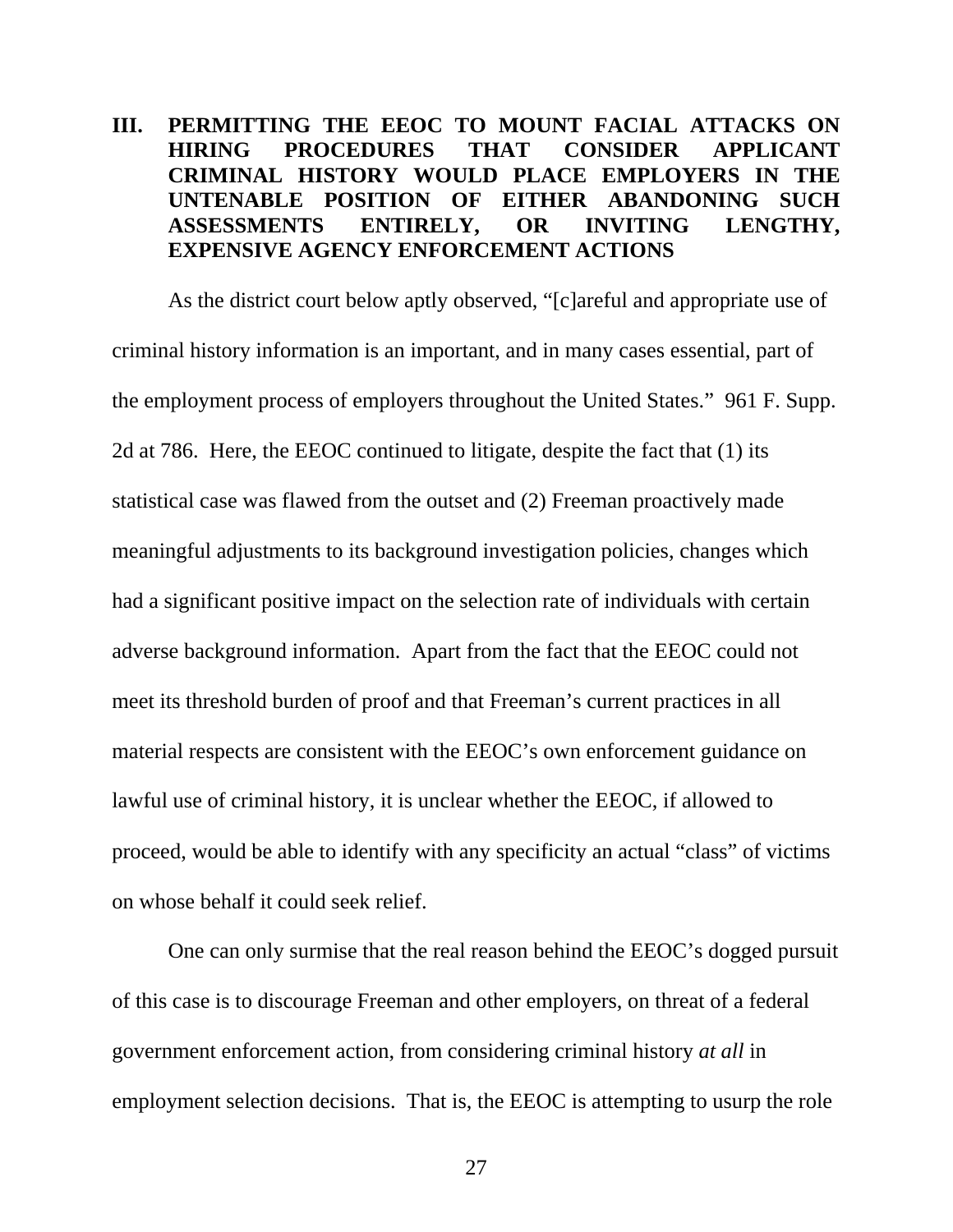of Congress and cause, through litigation policy, changes that are not grounded in legislation. This effort flies in the face of Title VII, which expressly authorizes employers to use selection procedures that are job-related and consistent with business necessity, even if they have adverse impact against protected groups. As the district court below observed:

For many employers, conducting a criminal history or credit record background check on a potential employee is a rational and legitimate component of a reasonable hiring process. The reasons for conducting such checks are obvious. Employers have a clear incentive to avoid hiring employees who have a proven tendency to defraud or steal from their employers, engage in workplace violence, or who otherwise appear to be untrustworthy and unreliable.

961 F. Supp. 2d at 785.

At the same time, *amici* are equally mindful of their obligation to ensure that all of their selection procedures, criminal background checks included, operate as intended and in a nondiscriminatory manner or, that if they have discriminatory effect, they are demonstrably job related. In fact, many of *amici's* members already independently monitor their selection procedures to determine whether they have an adverse impact on women or minorities and, if they have adverse impact, either make changes to the procedures or ensure that their job-relatedness is manifest.

The Uniform Guidelines on Employee Selection Procedures, 29 C.F.R. pt. 1607, are instructive insofar as they speak to proactive evaluations of tests and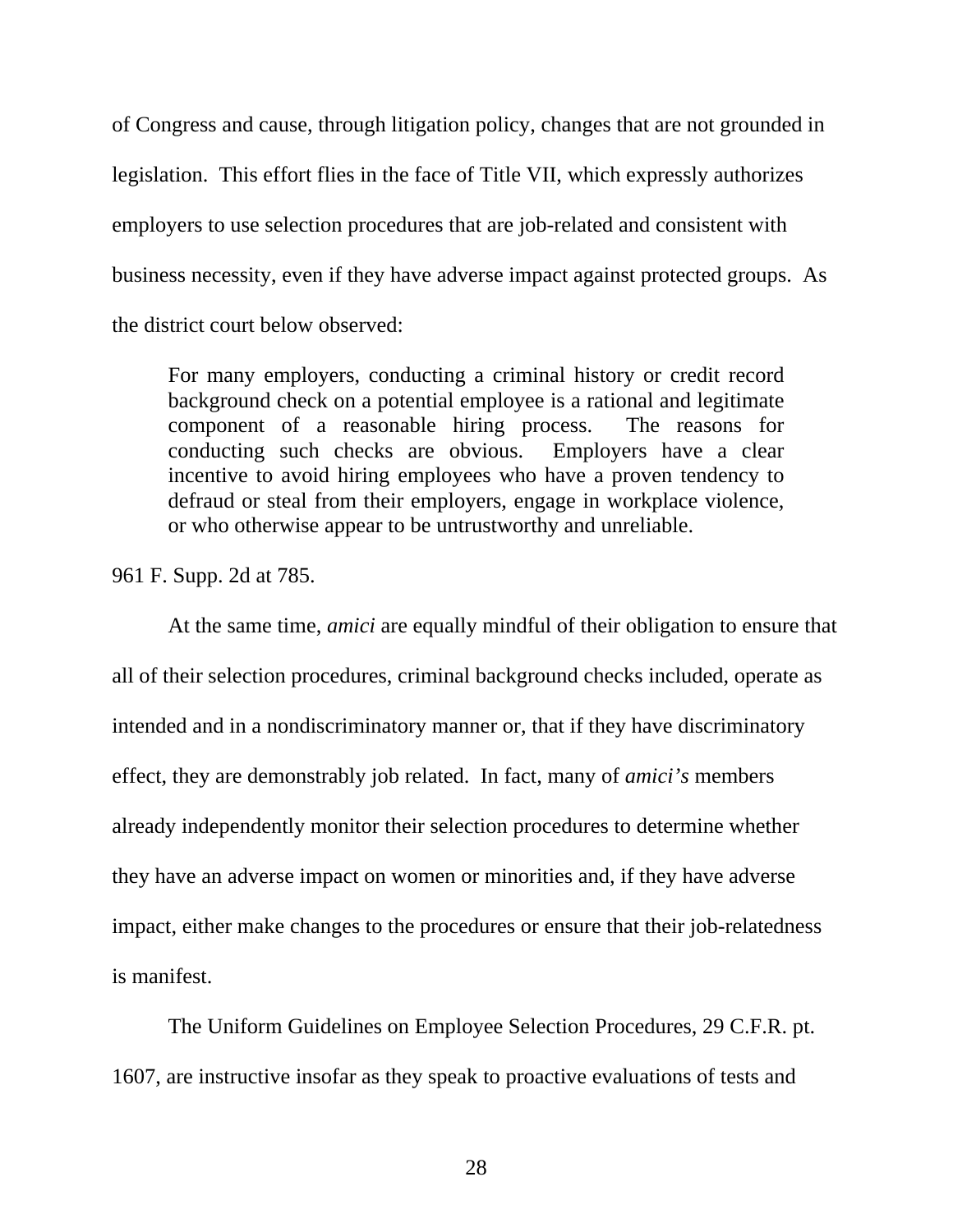other selection procedures, contemplating that employers will undertake "[r]easonable self analys[es] ... to determine whether employment practices do, or tend to, exclude, disadvantage, restrict or result in adverse impact ...." 29 C.F.R. § 1608.4(a); *see also* 29 C.F.R. § 1608.4(c)(1) ("[w]hen an employer has reason to believe that its selection procedures have … exclusionary effect ..., it should initiate affirmative steps to remedy the situation").

Voluntary measures such as these are precisely what Congress intended in passing Title VII, and what the EEOC and the Supreme Court have encouraged. Congress intended voluntary compliance to be the "preferred means of achieving the objectives of Title VII." *See, e.g., Local No. 93, Int'l Ass'n of Firefighters v. City of Cleveland,* 478 U.S. 501, 515 (1986) (citing *Alexander v. Gardner-Denver Co.*, 415 U.S. 36, 44 (1974) and *Albemarle Paper Co.* v. *Moody,* 422 U.S. 405, 417-418 (1975)). The EEOC's regulations provide that in enacting Title VII Congress "strongly encouraged employers … to act on a voluntary basis to modify employment practices and systems which constituted barriers to equal employment opportunity, without awaiting litigation or formal government action." 29 C.F.R.  $§ 1608.1(b).$ 

With this delegated responsibility comes a corresponding obligation on the part of the enforcement agencies and the courts to afford employers a degree of latitude in adapting their employment practices to Title VII requirements. The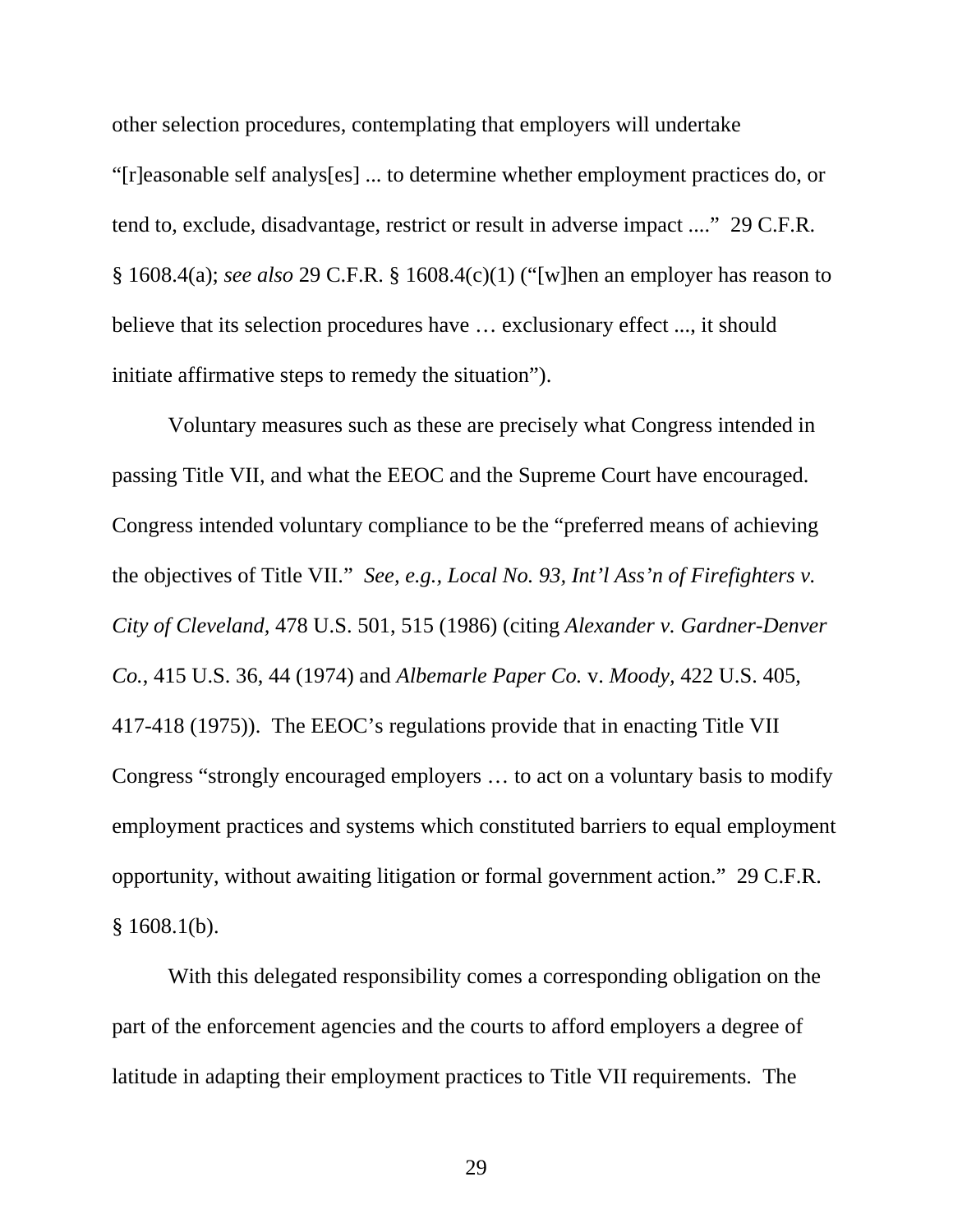EEOC's regulations explicitly recognize this need in stating that "persons subject to title VII must be allowed flexibility in modifying employment systems and practices to comport with the purposes of title VII." 29 C.F.R. § 1608.1(c) (cited in *Local No. 93,* 478 U.S. at 519).

This Court should not sanction the EEOC's litigation tactics (or disguised policy-making efforts) in this case, which divert resources and attention from meaningful EEO enforcement generally and private employers' proactive compliance efforts in particular. Indeed, the EEOC has been the subject of increasing criticism by the courts for its pattern of questionable litigation strategy, including in cases involving the alleged illegal consideration of criminal conviction history in hiring decisions. *See, e.g., EEOC v. Peoplemark, Inc*., 732 F.3d 584 (6th Cir. 2013) (order requiring the EEOC reimburse nearly \$800,000 in attorney's fees for continuing to pursue lawsuit claiming the defendant maintained a categorical bar on hiring individuals with criminal records even after it became clear that no such blanket policy existed); *EEOC v. TriCore Reference Labs*, 493 Fed. App'x 955 (10th Cir. 2012) (attorney's fees award for prevailing defendant affirmed where EEOC continued prosecuting a disability discrimination lawsuit even though it knew it would not be able to establish a threshold case); *EEOC v. CRST Van Expedited*, 2013 U.S. Dist. LEXIS 107822, at \*68 (N.D. Iowa Aug. 1, 2013) (EEOC required to pay \$4.6 million in attorney's fees for forcing the defendant to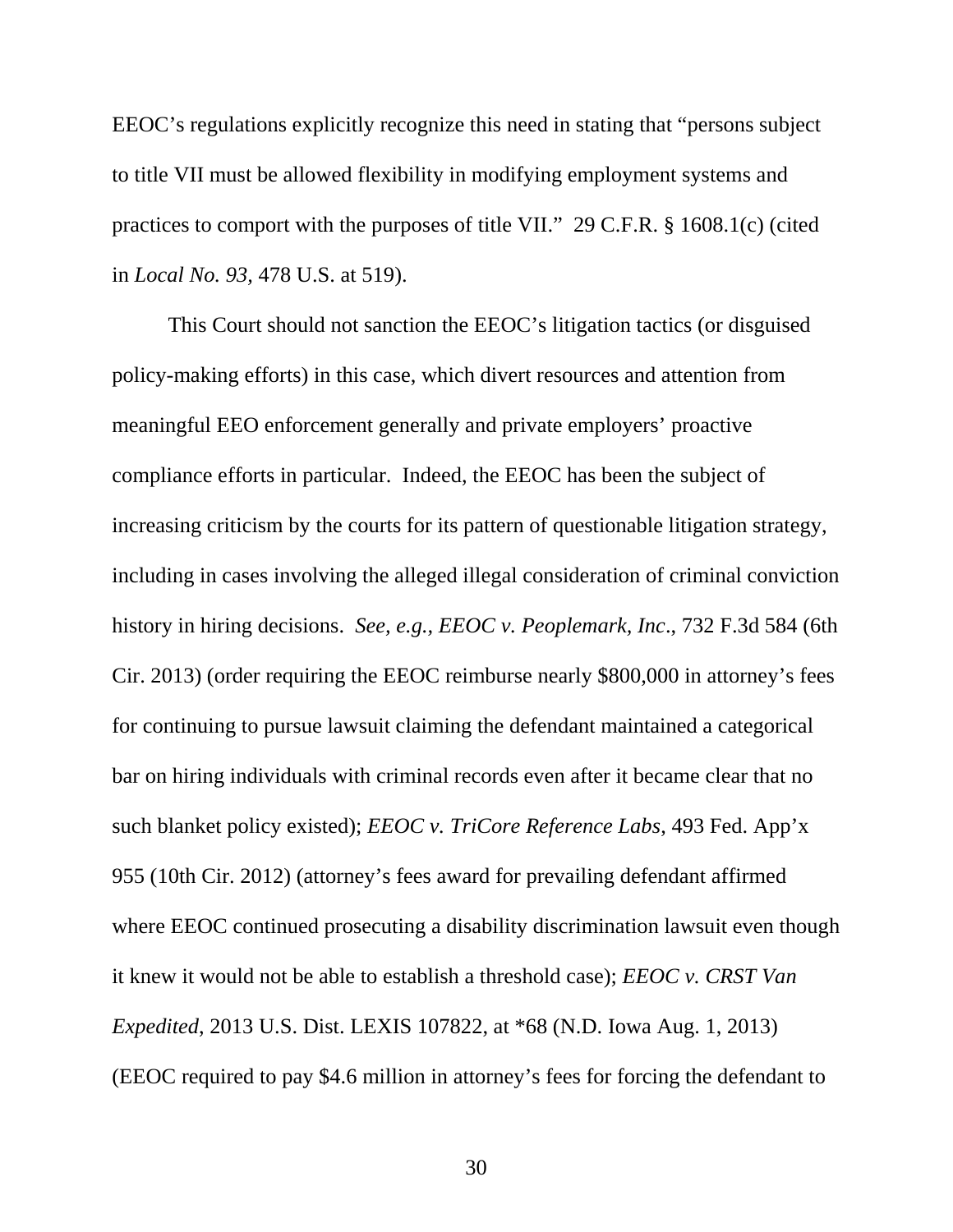defend a frivolous pattern-or-practice sex discrimination lawsuit). As those cases illustrate, the EEOC can and should be held accountable for prosecutorial overreach.

This is especially true given the fact that the EEOC benefits from certain advantages in litigation that simply are not available to private parties. For example, in addition to access to federal government resources and procedural advantages, the EEOC has "the ability to exact, albeit unintentionally, high costs on a private employer throughout the investigative process and potential subsequent litigation." *EEOC v. Propak Logistics, Inc.*, 2014 U.S. App. LEXIS 5463, at \*26 (4th Cir. Mar. 25, 2014) (Wilkinson, J., concurring). As Judge Wilkinson observed recently, those advantages "have the potential to combine with the more dubious aspects of bureaucratic culture in a way that can be particularly toxic." *Id.*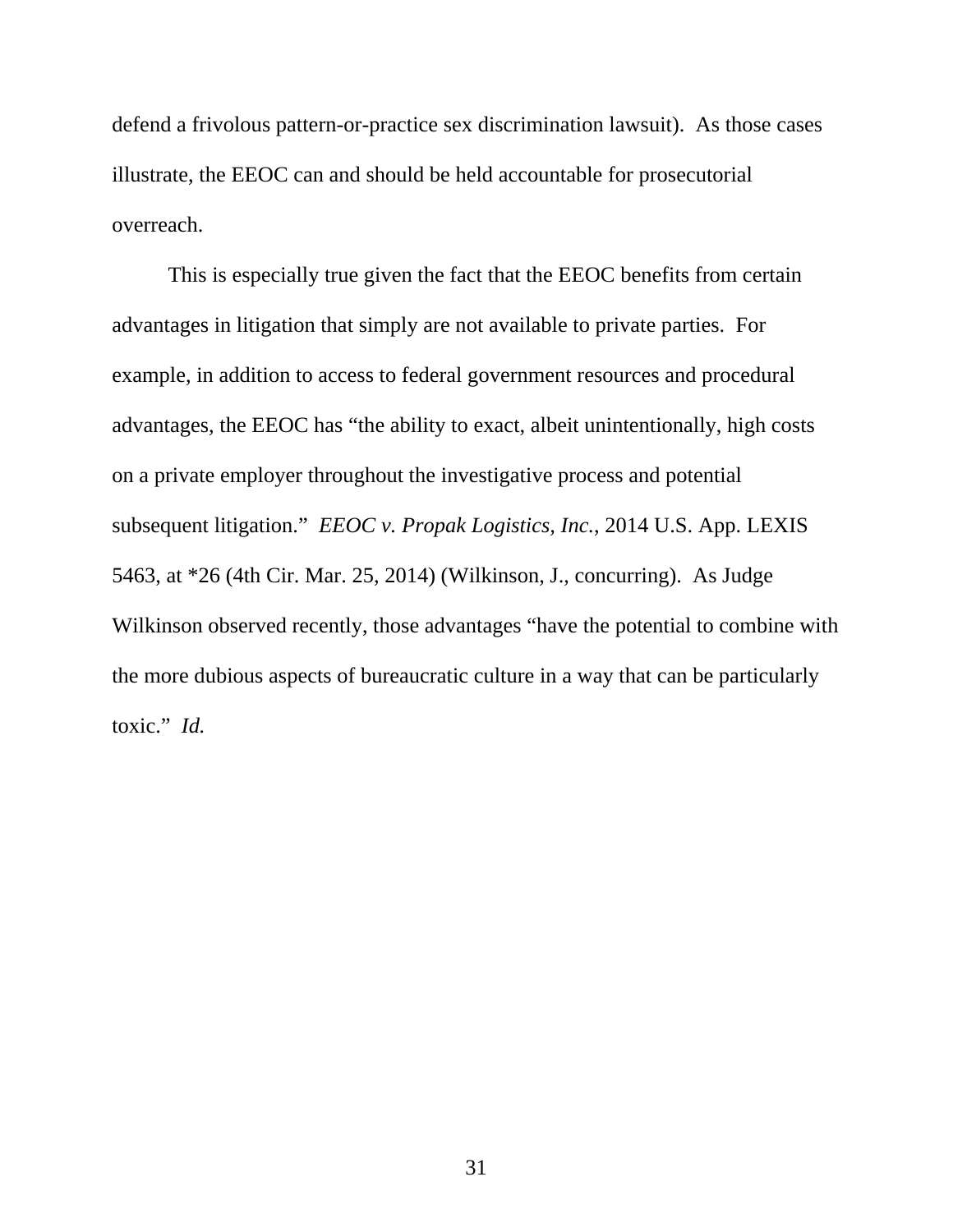#### **CONCLUSION**

For all of the foregoing reasons, the Equal Employment Advisory Council,

NFIB Small Business Legal Center, and Retail Litigation Center respectfully urge

the Court to affirm the district's court's decision below.

Respectfully, submitted,

Karen R. Harned Rae T. Vann Elizabeth Milito *Counsel of Record* NATIONAL FEDERATION OF NORRIS, TYSSE, LAMPLEY INDEPENDENT BUSINESS & LAKIS, LLP SMALL BUSINESS LEGAL CENTER 1501 M Street, N.W., Suite 400 1201 F Street, N.W. Washington, DC 20005 Washington, DC 20004 [rvann@ntll.com](mailto:rvann@ntll.com) (202) 406-4443 (202) 629-5600

Attorneys for *Amicus Curiae* Attorneys for *Amicus Curiae* Independent Business Small Business Legal Center

Deborah R. White RETAIL LITIGATION CENTER, INC. 1700 N. Moore Street, Suite 2250 Arlington, VA 22209 (703) 600-2067

Attorney for *Amicus Curiae* Retail Litigation Center, Inc.

April 9, 2014

*s/ Rae T. Vann* 

National Federation of Equal Employment Advisory Council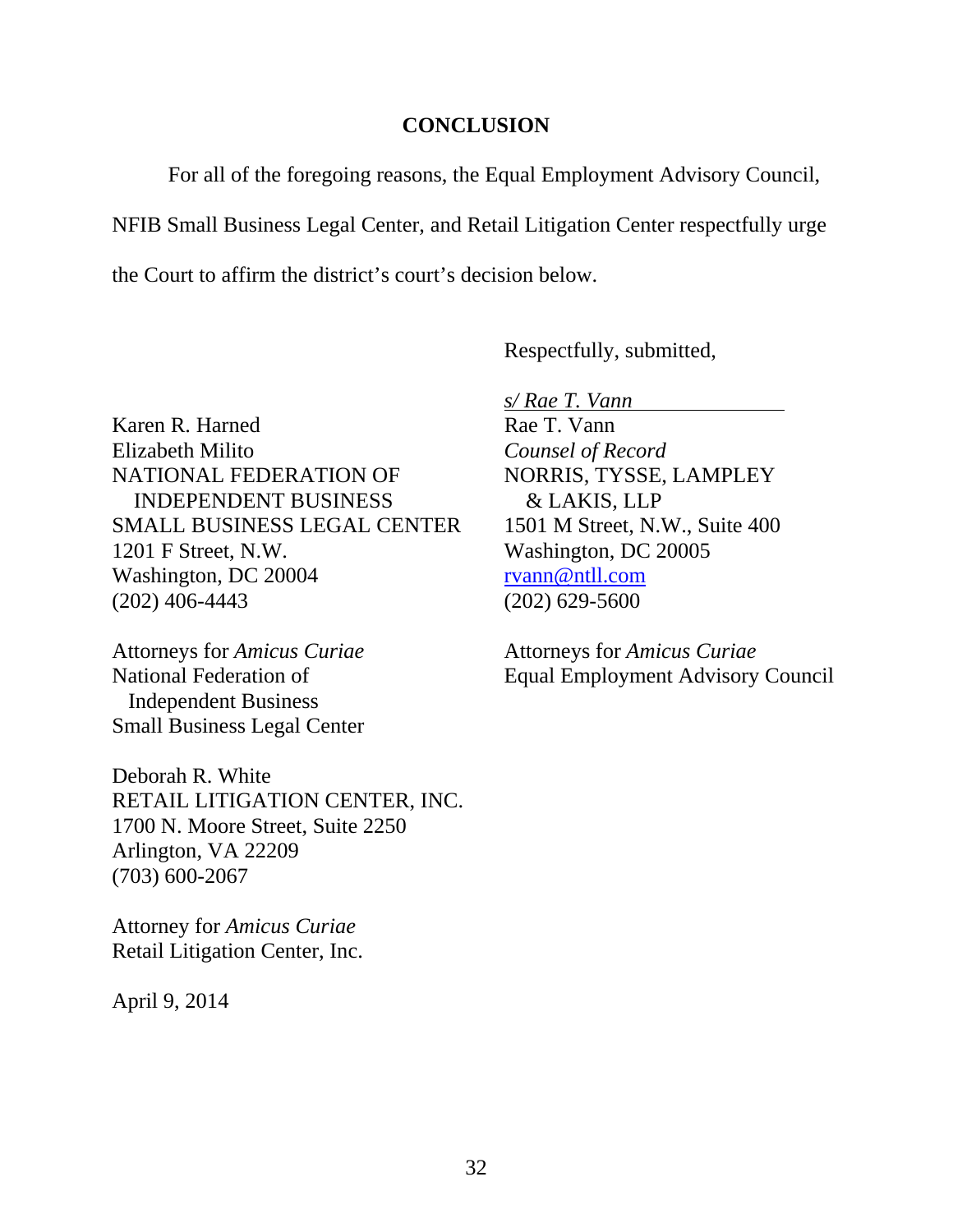#### **UNITED STATES COURT OF APPEALS FOR THE FOURTH CIRCUIT**

**No. \_\_\_\_\_\_\_ Caption: \_\_\_\_\_\_\_\_\_\_\_\_\_\_\_\_\_\_\_\_\_\_\_\_\_\_\_\_\_\_\_\_\_\_\_\_\_\_\_\_\_\_\_\_\_\_\_\_\_\_** 13-2365 EEOC v. Freeman

#### **CERTIFICATE OF COMPLIANCE WITH RULE 28.1(e) or 32(a)**

Type-Volume Limitation, Typeface Requirements, and Type Style Requirements

1. **Type-Volume Limitation:** Appellant's Opening Brief, Appellee's Response Brief, and Appellant's Response/Reply Brief may not exceed 14,000 words or 1,300 lines. Appellee's Opening/Response Brief may not exceed 16,500 words or 1,500 lines. Any Reply or Amicus Brief may not exceed 7,000 words or 650 lines. Counsel may rely on the word or line count of the word processing program used to prepare the document. The word-processing program must be set to include footnotes in the count. Line count is used only with monospaced type.

This brief complies with the type-volume limitation of Fed. R. App. P. 28.1(e)(2) or  $32(a)(7)(B)$  because:

 $\boxed{\checkmark}$  this brief contains  $\boxed{6,950}$  [*state number of*] words, excluding the parts of the brief exempted by Fed. R. App. P. 32(a)(7)(B)(iii), *or*

 [ ] this brief uses a monospaced typeface and contains [*state number of*] lines of text, excluding the parts of the brief exempted by Fed. R. App. P.  $32(a)(7)(B)(iii)$ .

2. **Typeface and Type Style Requirements:** A proportionally spaced typeface (such as Times New Roman) must include serifs and must be 14-point or larger. A monospaced typeface (such as Courier New) must be 12-point or larger (at least 10½ characters per inch). this brief contains \_<br>the brief exempted 1<br>this brief uses a mo<br>of lines of text, ex<br> $32(a)(7)(B)(iii)$ .<br>face and Type Style Req<br>r Roman) must include se<br>h as Courier New) must be<br>brief complies with the ty<br>requirements of Fed.

This brief complies with the typeface requirements of Fed. R. App. P.  $32(a)(5)$  and the type style requirements of Fed. R. App. P.  $32(a)(6)$  because:

|                   | Microsoft Word 2007                                         | this brief has been prepared in a proportionally spaced typeface using<br>[identify word processing program] in |
|-------------------|-------------------------------------------------------------|-----------------------------------------------------------------------------------------------------------------|
|                   | Times New Roman 14-point                                    | [identify font size and type style]; $or$                                                                       |
|                   | this brief has been prepared in a monospaced typeface using | [identify word processing program] in<br>[ <i>identify font size and type style</i> ].                          |
| $(s)$ Rae T. Vann |                                                             |                                                                                                                 |
|                   | Attorney for <b>EEAC, NFIB and RLC amici curiae</b>         |                                                                                                                 |

Dated: April 9, 2014

| <b>Print</b> | <b>Save</b> | Reset Form |
|--------------|-------------|------------|
|--------------|-------------|------------|